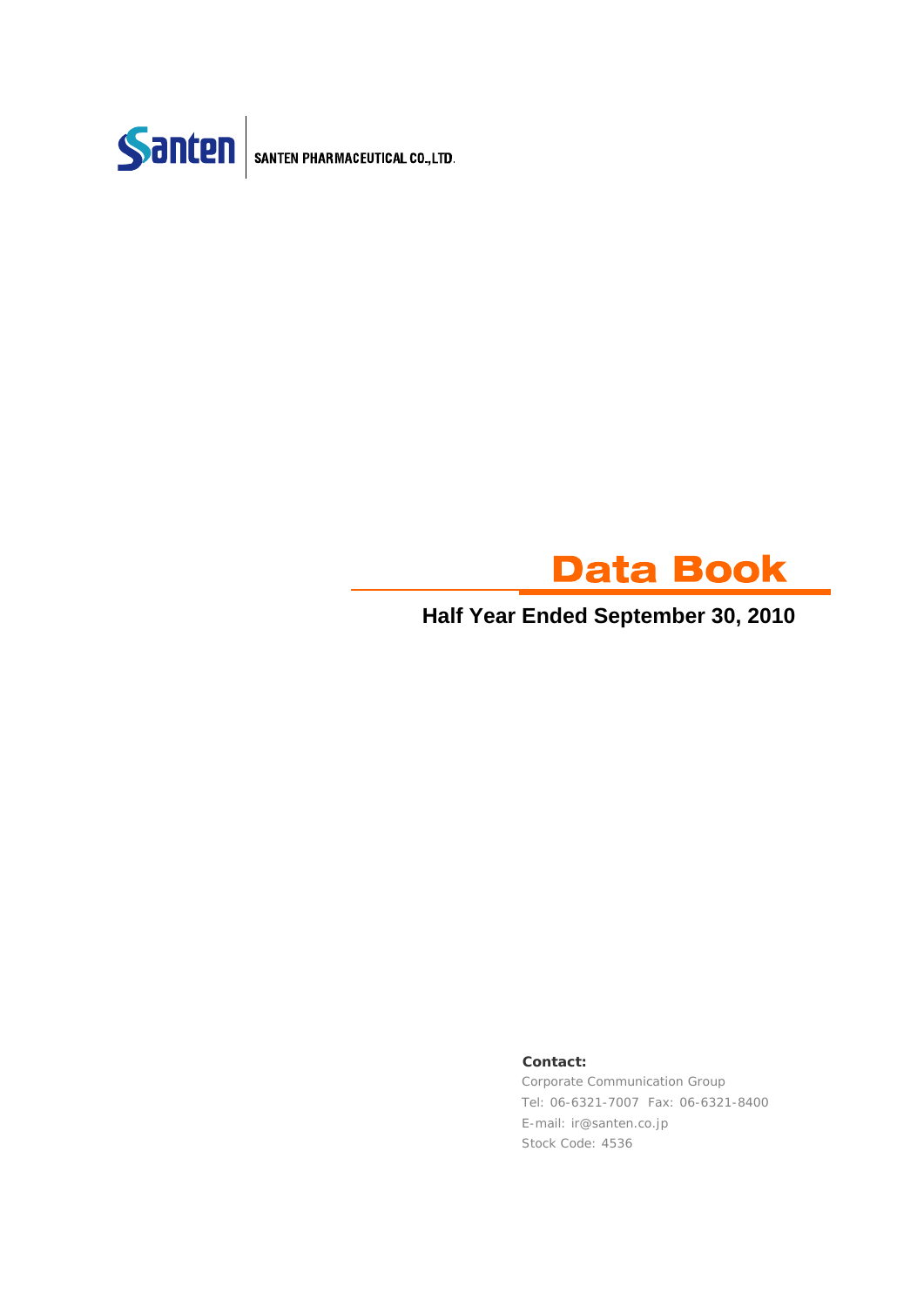# Contents

| <b>Financial highlights</b>     |                                                              | $\overline{2}$ |
|---------------------------------|--------------------------------------------------------------|----------------|
|                                 | Consolidated financial summary                               | $\overline{2}$ |
|                                 | Consolidated balance sheets summary                          | 2              |
|                                 | Consolidated financial indexes                               | $\overline{2}$ |
|                                 | Exchange rates                                               | $\overline{2}$ |
| <b>Consolidated information</b> |                                                              | 4              |
|                                 | Consolidated income statements                               | 4              |
|                                 | Income statements details                                    | 5              |
|                                 | Major Selling, general and administrative expenses           | 5              |
|                                 | Major Non-operating income and expenses                      | 5              |
|                                 | Major Extraordinary gain and loss                            | 5              |
|                                 | Sales details                                                | 6              |
|                                 | Sales by division                                            | 6              |
|                                 | Sales of major prescription pharmaceuticals                  | 7              |
|                                 | Consolidated balance sheets                                  | 9              |
|                                 | <b>Assets</b>                                                | 9              |
|                                 | Liabilities and net assets                                   | 10             |
|                                 | Consolidated statements of cash flows                        | 11             |
|                                 | Other consolidated information                               | 12             |
|                                 | R&D expenses                                                 | 12             |
|                                 | Capital expenditures                                         | 12             |
|                                 | Depreciation and amortization                                | 12             |
|                                 | Lease expenses                                               | 12             |
|                                 | Number of employees                                          | 12             |
| <b>Reference information</b>    |                                                              | 13             |
|                                 | Research & development                                       | 13             |
|                                 | Pipeline of prescription pharmaceuticals (Clinical trials)   | 13             |
|                                 | Changes from August 3, 2010                                  | 14             |
|                                 | Pharmaceutical market in Japan                               | 15             |
|                                 | Revision of National Health Insurance (NHI) drug prices      | 15             |
|                                 | Market shares                                                | 15             |
|                                 | Market shares by therapeutic area - prescription ophthalmics | 15             |
|                                 | Stock information                                            | 16             |
|                                 | Stock price                                                  | 16             |
|                                 | Major shareholders                                           | 16             |
|                                 | Major stock information                                      | 16             |
|                                 | Breakdown of shareholding by number of shares                | 17             |
|                                 | Breakdown of shareholding by number of shareholders          | 17             |
|                                 | Consolidated subsidiaries                                    | 18             |
|                                 | News releases                                                | 19             |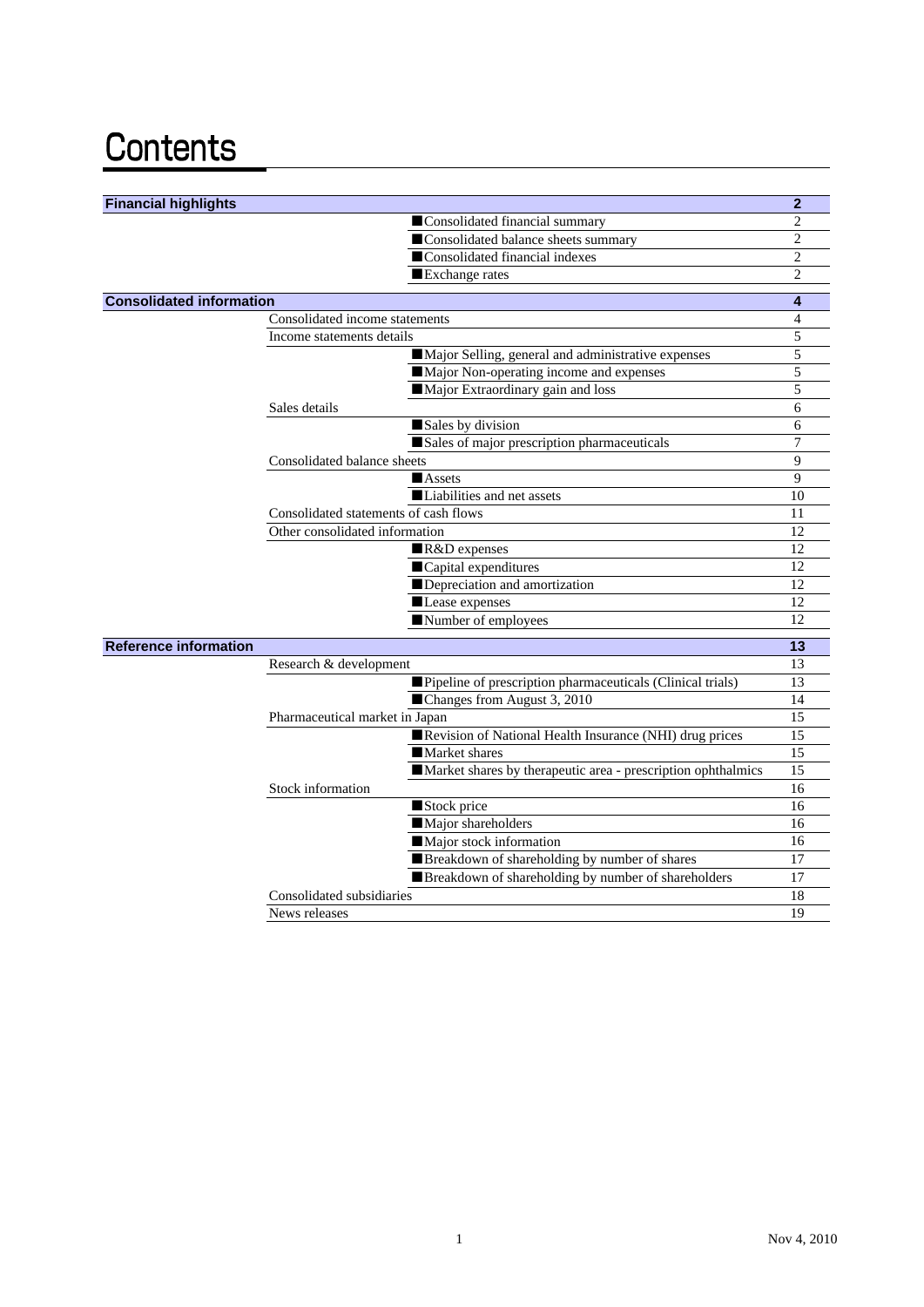### **Financial highlights**



#### ■Consolidated financial summary (Millions of yen)

| $\blacksquare$ comoontatted minimizità ottimità $\eta$<br>(1.1111110110011, 0.01) |        |         |        |         |        |          |                           |          |
|-----------------------------------------------------------------------------------|--------|---------|--------|---------|--------|----------|---------------------------|----------|
| <b>Half</b> year/year to                                                          | 9/2008 | 3/2009  | 9/2009 | 3/2010  | 9/2010 | % Change | 3/2011<br><b>Forecast</b> | % Change |
| Net sales                                                                         | 52.217 | 101,618 | 59.123 | 110.594 | 53.914 | $-8.8$   | 108,500                   | $-1.9$   |
| Operating income                                                                  | 5,636  | 15,494  | 19.036 | 29.640  | 14,112 | $-25.9$  | 26,300                    | $-11.3$  |
| Ordinary income                                                                   | 6.014  | 15,935  | 18,875 | 29,862  | 14.490 | $-23.2$  | 27,000                    | $-9.6$   |
| Net income                                                                        | 3.724  | 10.123  | 11,670 | 18.722  | 9,272  | $-20.5$  | 17.500                    | $-6.5$   |
| Dividends per share (yen)                                                         | 40     | 80      | 40     | 80      | 40     |          | 80                        |          |
| $DOE$ $(\%)$                                                                      | 5.3    | 5.4     | 5.0    | 5.2     | 4.9    |          |                           |          |

■Consolidated balance sheets summary (Millions of yen)

| <b>Half</b> year/year to | 9/2008          | 3/2009  | 9/2009  | 3/2010  |         | $9/2010$ % Change |
|--------------------------|-----------------|---------|---------|---------|---------|-------------------|
| Total assets             | 154,396 151,012 |         | 164.520 | 166.878 | 167.378 |                   |
| Net assets               | 127.583         | 125,368 | 135.393 | 137.603 | 141.693 | 4.7               |
| Interest-bearing debts   | 194             | 699     | 891     | 617     | 354     | $-60.3$           |

#### ■ Consolidated financial indexes

| <b>Half</b> year/year to            | 9/2008   | 3/2009   | 9/2009   | 3/2010   |          | 9/2010 % Change | 3/2011<br><b>Forecast</b> | % Change |
|-------------------------------------|----------|----------|----------|----------|----------|-----------------|---------------------------|----------|
| EPS (yen)                           | 43.81    | 119.08   | 137.23   | 220.10   | 108.94   | $-20.6$         | 205.72                    | $-6.5$   |
| BPS (yen)                           | 1,498.47 | 1,472.32 | 1,588.68 | 1.614.08 | 1.660.96 | 4.5             |                           |          |
| Debt equity ratio (times)           | 0.00     | 0.01     | 0.01     | 0.00     | 0.00     |                 |                           |          |
| PER (times)                         | 30.5     | 23.0     | 12.0     | 12.7     | 13.3     |                 |                           |          |
| PBR (times)                         | 1.78     | 1.86     | 2.08     | 1.74     | 1.74     |                 |                           |          |
| $ROE$ $%$                           | 5.9      | 8.0      | 17.9     | 14.3     | 13.3     |                 |                           |          |
| $ROA$ $%$                           | 4.8      | 6.6      | 14.8     | 11.8     | 11.1     |                 |                           |          |
| Equity ratio $(\%)$                 | 82.5     | 82.9     | 82.1     | 82.3     | 84.5     |                 |                           |          |
| * Free cash flows (millions of yen) | 4,078    | 8,896    | 15,472   | 24,795   | 5,511    | $-64.4$         |                           |          |
| * EBITDA (millions of yen)          | 8.288    | 20,098   | 20.402   | 32,084   | 15.896   | $-22.1$         |                           |          |

\*Free cash flows = (Cash flows from operating activities) - (Capital expenditures)

Not adjusting increase/decrease in trade receivables for fiscal years ending on holidays.

\*EBITDA = (Income before income taxes) + (Interest expense) + (Depreciation and amortization

| ■ Exchange rates         |        |        |        |        |        |  |  |  |  |
|--------------------------|--------|--------|--------|--------|--------|--|--|--|--|
| <b>Half</b> year/year to | 9/2008 | 3/2009 | 9/2009 | 3/2010 | 9/2010 |  |  |  |  |
| Exchange rate: US dollar | 105.75 | 100.81 | 95.48  | 92.79  | 88.88  |  |  |  |  |
| : Euro                   | 163.13 | 146.71 | 132.14 | 131.12 | 115.85 |  |  |  |  |
| $:$ RMB                  |        | 14.86  | 14.00  | 13.70  | 13.40  |  |  |  |  |

\*Forecasts in this report are based on the currently available information. Actual results may differ materially depending on a number of factors including adverse economic conditions etc.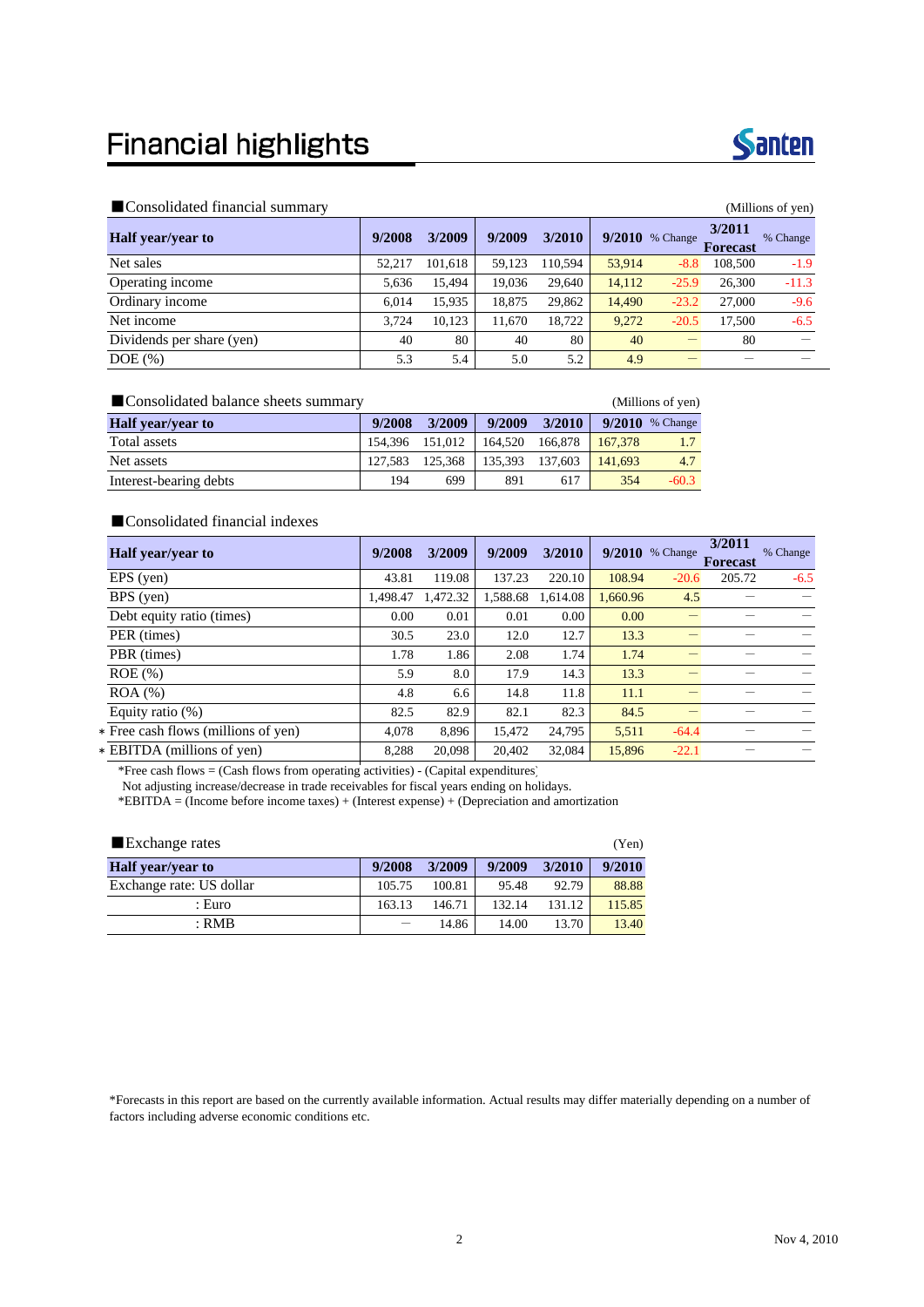# **Financial highlights**

### ■Consolidated Financial summary (Graph)















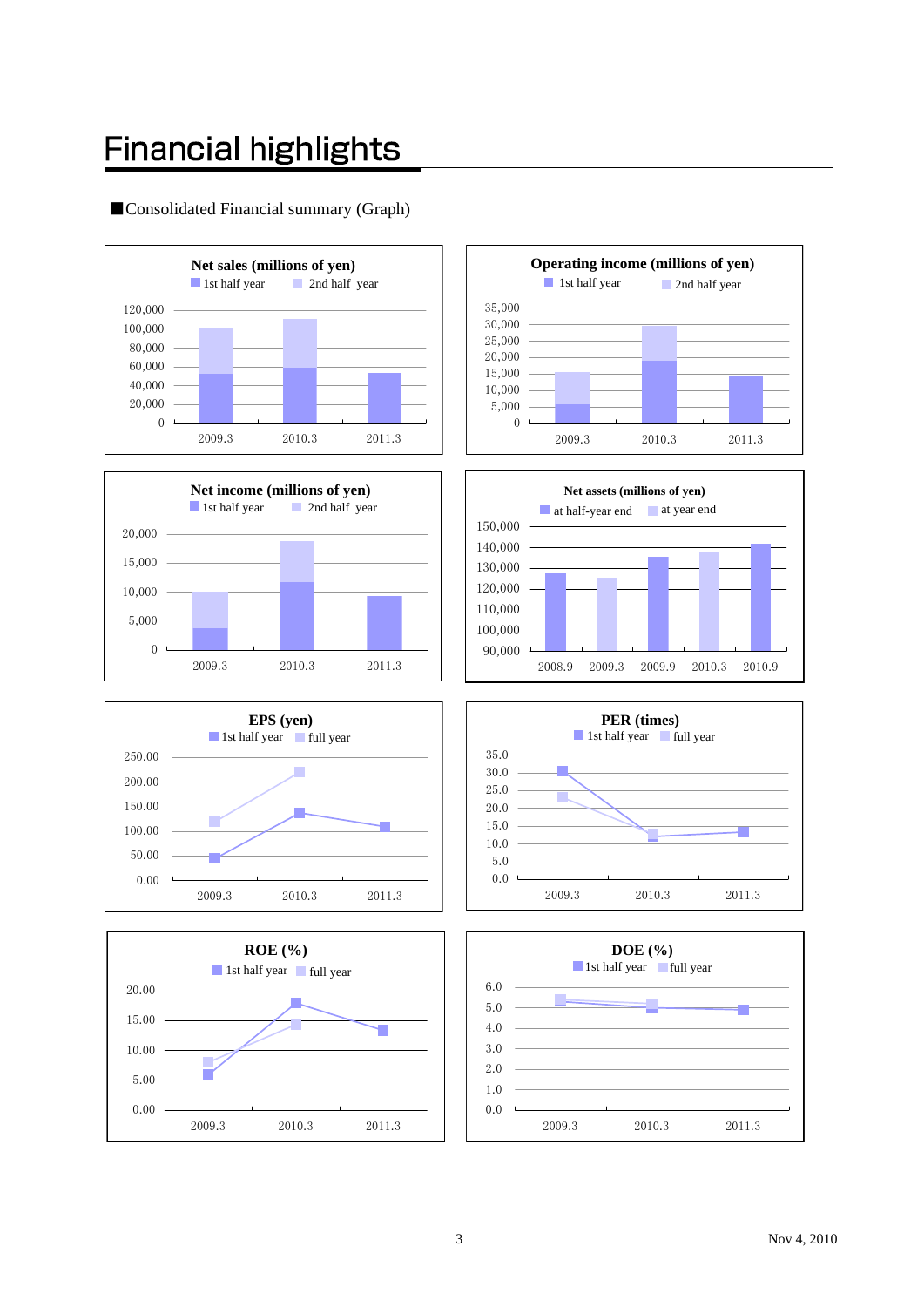# **Consolidated Information**



| Half year/year to                            | 9/2008   | 3/2009   | 9/2009 | 3/2010  | 9/2010 | Change over<br>previous half<br>year $(\%)$ |
|----------------------------------------------|----------|----------|--------|---------|--------|---------------------------------------------|
| <b>Net sales</b>                             | 52,217   | 101,618  | 59,123 | 110,594 | 53,914 | $-8.8$                                      |
| Cost of sales                                | 18,423   | 35,947   | 17,768 | 34,710  | 17,435 | $-1.9$                                      |
| (Percentage of net sales)                    | 35.3%    | 35.4%    | 30.1%  | 31.4%   | 32.3%  |                                             |
| Gross profit                                 | 33,793   | 65,671   | 41,355 | 75,884  | 36,478 | $-11.8$                                     |
| (Percentage of net sales)                    | 64.7%    | 64.6%    | 69.9%  | 68.6%   | 67.7%  |                                             |
| Selling, general and administrative expenses | 28,157   | 50,177   | 22,318 | 46,244  | 22,366 | 0.2                                         |
| (Percentage of net sales)                    | 53.9%    | 49.4%    | 37.7%  | 41.8%   | 41.5%  |                                             |
| R&D expenses                                 | 11,832   | 18,457   | 6,922  | 14,123  | 6,379  | $-7.8$                                      |
| (Percentage of net sales)                    | 22.7%    | 18.2%    | 11.7%  | 12.8%   | 11.8%  |                                             |
| <b>Operating income</b>                      | 5,636    | 15,494   | 19,036 | 29,640  | 14,112 | $-25.9$                                     |
| (Percentage of net sales)                    | 10.8%    | 15.2%    | 32.2%  | 26.8%   | 26.2%  |                                             |
| Non-operating income                         | 782      | 1,430    | 447    | 842     | 486    | 8.5                                         |
| Non-operating expenses                       | 403      | 989      | 609    | 620     | 107    | $-82.4$                                     |
| <b>Ordinary income</b>                       | 6,014    | 15,935   | 18,875 | 29,862  | 14,490 | $-23.2$                                     |
| (Percentage of net sales)                    | 11.5%    | 15.7%    | 31.9%  | 27.0%   | 26.9%  |                                             |
| Extraordinary gain                           | 18       | 18       |        | 74      | 6      |                                             |
| <b>Extraordinary loss</b>                    | 39       | 129      | 206    | 1,327   | 113    | $-44.9$                                     |
| Income before income taxes                   | 5,994    | 15,823   | 18,668 | 28,610  | 14,383 | $-23.0$                                     |
| (Percentage of net sales)                    | 11.5%    | 15.6%    | 31.6%  | 25.9%   | 26.7%  |                                             |
| Income taxes - current                       | 4,379    | 8,269    | 7,337  | 10,687  | 4,537  | $-38.2$                                     |
| Income taxes - deferred                      | $-2,109$ | $-2,568$ | $-340$ | $-800$  | 573    | $-268.4$                                    |
| <b>Net income</b>                            | 3,724    | 10,123   | 11,670 | 18,722  | 9,272  | $-20.5$                                     |
| (Percentage of net sales)                    | 7.1%     | 10.0%    | 19.7%  | 16.9%   | 17.2%  |                                             |

#### (Millions of yen)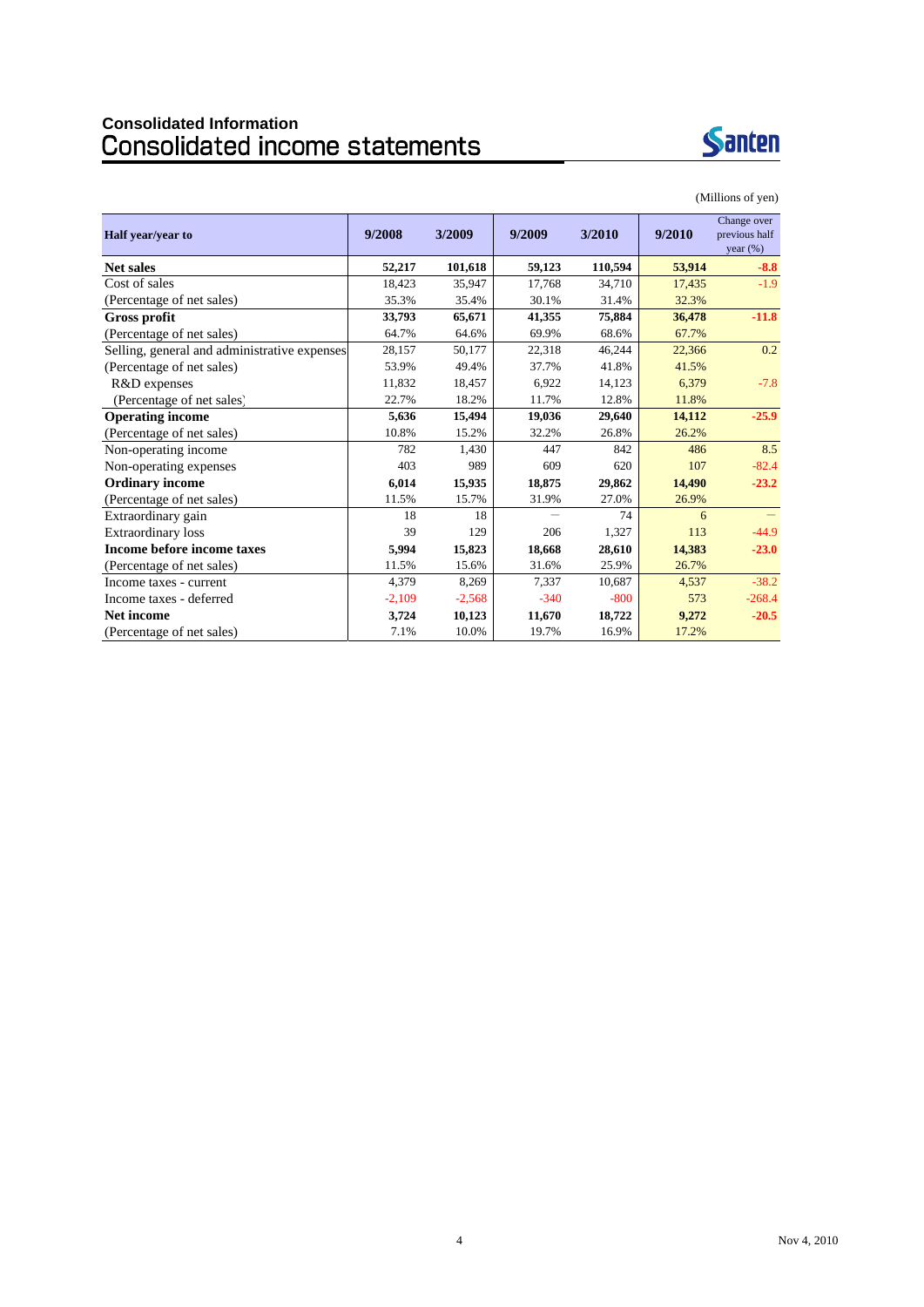# **Consolidated Information**

#### ■Major Selling, general and administrative expenses (Millions of yen)

| $\rightarrow$            |        |        |        |        |        |                                             |
|--------------------------|--------|--------|--------|--------|--------|---------------------------------------------|
| Half year/year to        | 9/2008 | 3/2009 | 9/2009 | 3/2010 | 9/2010 | Change over<br>previous half<br>year $(\%)$ |
| Personnel expenses       | 6.694  | 13,089 | 6,564  | 13,347 | 6,767  | 3.1                                         |
| Sales promotion expenses | 2,100  | 4,084  | 1,860  | 4.172  | 2,028  | 9.0                                         |
| Royalty expenses         | 986    | 2,116  | 1,261  | 2,497  | 1,356  | 7.6                                         |
| Advertising expenses     | 991    | 1.878  | 1,003  | 1,637  | 879    | $-12.4$                                     |
| R&D expenses             | 11,832 | 18,457 | 6.922  | 14,123 | 6,379  | $-7.8$                                      |

### ■Major Non-operating income and expenses (Millions of yen)

| <b>Half</b> year/year to     | 9/2008 | 3/2009 | 9/2009 | 3/2010 | 9/2010 | Change over<br>previous half<br>year $(\%)$ |
|------------------------------|--------|--------|--------|--------|--------|---------------------------------------------|
| Interest and dividend income | 289    | 548    | 176    | 417    | 249    | 41.7                                        |
| Gain on insurance received   | 103    | 103    | 128    | 128    | 136    | 6.6                                         |
| Interest expense             | 45     | 65     | 22     | 52     | 24     | 8.4                                         |

#### ■Major Extraordinary gain and loss (Millions of yen)

| <b>Half</b> year/year to                     | 9/2008 | 3/2009 | 9/2009 | 3/2010 | 9/2010 |
|----------------------------------------------|--------|--------|--------|--------|--------|
| Gain on sale of fixed assets                 |        |        |        |        |        |
| Gain on sale of golf club memberships        |        |        |        |        |        |
| Loss on disposal of fixed assets             | 23     | 73     |        | 18     | 3      |
| Loss on sale of golf club memberships        |        |        |        |        |        |
| Loss on adjustment for changes of accounting |        |        |        |        | 108    |
| standard for asset retirement obligations    |        |        |        |        |        |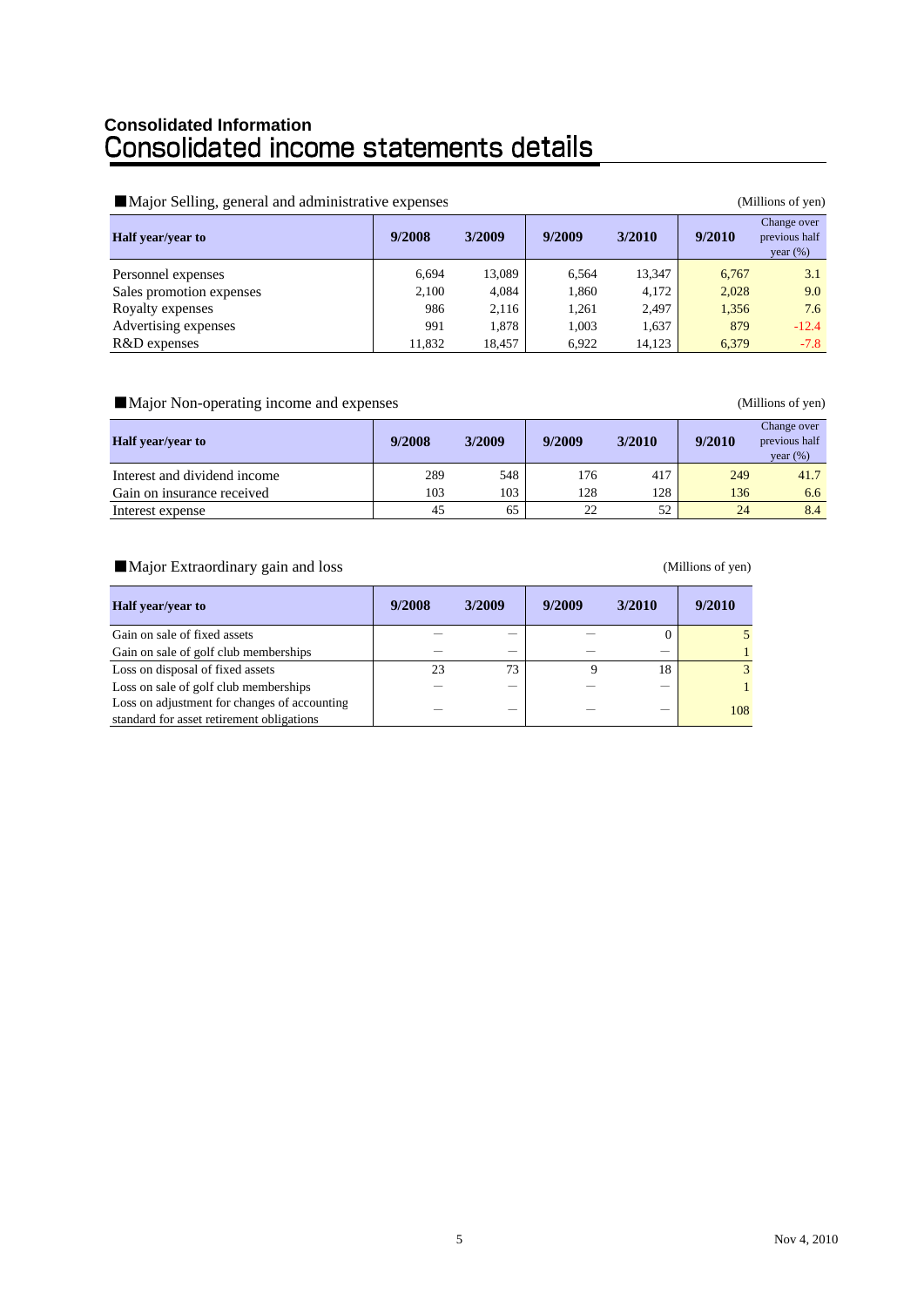## Sales details

### ■Sales by division (Millions of yen)

| Half year/year to                  | 9/2008 | 3/2009  | 9/2009 | 3/2010  | 9/2010 | % Change | 3/2011<br><b>Forecast</b> |
|------------------------------------|--------|---------|--------|---------|--------|----------|---------------------------|
| Pharmaceuticals                    | 51,976 | 100.970 | 58,391 | 109,057 | 52,964 | $-9.3$   | 105.696                   |
| Prescription pharmaceuticals       | 49,254 | 95,745  | 55,598 | 103,806 | 50,456 | $-9.2$   | 100,331                   |
| Ophthalmic                         | 43,469 | 84,488  | 44,470 | 86,867  | 44,887 | 0.9      | 88.796                    |
| Anti-rheumatic drugs               | 4.986  | 9.741   | 5,097  | 9.907   | 5,045  | $-1.0$   | 9,762                     |
| Other prescription pharmaceuticals | 798    | 1,515   | 6.030  | 7.030   | 523    | $-91.3$  | 1,772                     |
| OTC pharmaceuticals                | 2,722  | 5,225   | 2,792  | 5,251   | 2,507  | $-10.2$  | 5,364                     |
| Others                             | 240    | 648     | 732    | 1,537   | 950    | 29.7     | 2,803                     |
| Medical devices                    | 228    | 624     | 723    | 1.520   | 944    | 30.6     | 2.763                     |
| <b>Others</b>                      | 12     | 24      | 9      | 16      | 5      | $-38.8$  | 40                        |
| Total net sales                    | 52.217 | 101.618 | 59.123 | 110.594 | 53,914 | $-8.8$   | 108,500                   |

[Domestic] (Millions of yen)

| <b>Half</b> year/year to           | 9/2008 | 3/2009 | 9/2009 | 3/2010 |        | 9/2010 % Change | 3/2011<br><b>Forecast</b> |
|------------------------------------|--------|--------|--------|--------|--------|-----------------|---------------------------|
| Pharmaceuticals                    | 44.658 | 87,972 | 45.534 | 88,605 | 45,236 | $-0.7$          | 88.759                    |
| Prescription pharmaceuticals       | 41,941 | 82,754 | 42,757 | 83,372 | 42,734 | $-0.1$          | 83,403                    |
| Ophthalmic                         | 36,615 | 72,357 | 37,294 | 72,666 | 37,423 | 0.3             | 72,597                    |
| Anti-rheumatic drugs               | 4.964  | 9.634  | 5,038  | 9.772  | 4.987  | $-1.0$          | 9,636                     |
| Other prescription pharmaceuticals | 361    | 762    | 424    | 933    | 322    | $-24.0$         | 1,169                     |
| OTC pharmaceuticals                | 2.716  | 5,218  | 2,776  | 5,232  | 2,502  | $-9.9$          | 5,356                     |
| Others                             | 240    | 647    | 446    | 980    | 679    | 52.2            | 1,993                     |
| Medical devices                    | 227    | 622    | 436    | 963    | 673    | 54.1            | 1,953                     |
| <b>Others</b>                      | 12     | 24     | 9      | 16     | 5      | $-38.8$         | 40                        |
| Total domestic sales               | 44.898 | 88.620 | 45,980 | 89.586 | 45,915 | $-0.1$          | 90,753                    |
| (Percentage of total net sales)    | 86.0%  | 87.2%  | 77.8%  | 81.0%  | 85.2%  |                 | 83.6%                     |

#### [Overseas] (Millions of yen)

| 9/2008   | 3/2009 | 9/2009 | 3/2010 |       | % Change | 3/2011<br>Forecast |
|----------|--------|--------|--------|-------|----------|--------------------|
| 7.318    | 12.997 | 12.856 | 20.451 | 7.728 | $-39.9$  | 16.936             |
| 7,312    | 12.990 | 12.840 | 20,433 | 7,722 | $-39.9$  | 16,928             |
| 6,854    | 12,131 | 7,175  | 14.201 | 7,463 | 4.0      | 16,199             |
| 21       | 106    | 58     | 135    | 57    | $-0.6$   | 125                |
| 437      | 752    | 5.606  | 6.096  | 201   | $-96.4$  | 602                |
| 5        | 6      | 16     | 18     | 5     | $-65.5$  | 8                  |
| $\Omega$ |        | 286    | 556    | 271   | $-5.3$   | 810                |
| $\Omega$ |        | 286    | 556    | 271   | $-5.3$   | 810                |
|          |        |        |        |       |          |                    |
| 7.318    | 12.998 | 13.142 | 21,008 | 7.999 | $-39.1$  | 17,746             |
| 14.0%    | 12.8%  | 22.2%  | 19.0%  | 14.8% |          | 16.4%              |
|          |        |        |        |       |          | 9/2010             |

\*Forecasts in this report are based on the currently available information. Actual results may differ materially depending on a number of factors including adverse economic conditions etc.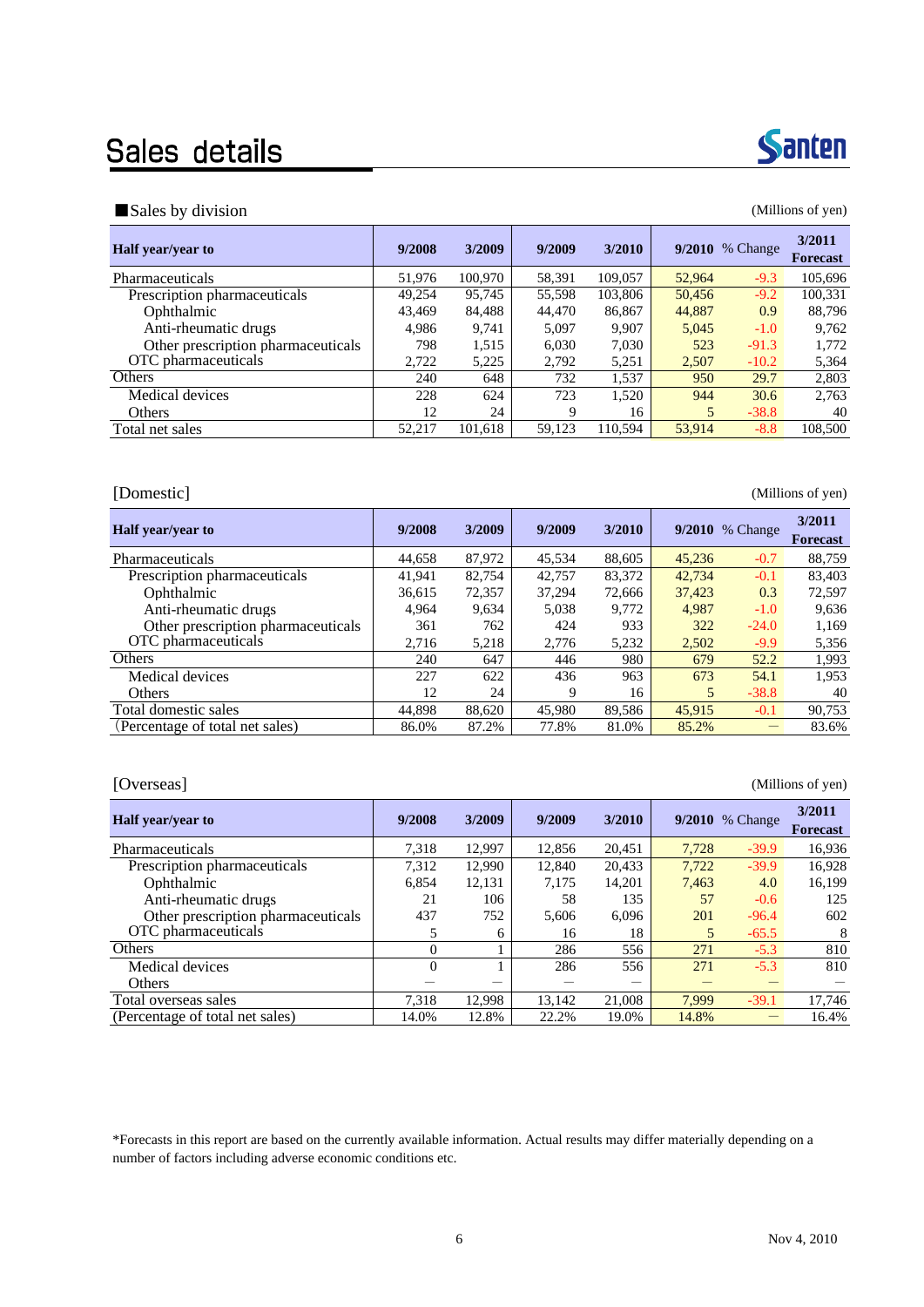### Sales details

| <b>Therapeutic category</b>        | <b>Generic name/formulation</b>                                               | <b>Brand name</b>    | Region | Launched  |
|------------------------------------|-------------------------------------------------------------------------------|----------------------|--------|-----------|
|                                    | levofloxacin/ophthalmic solution                                              | Cravit               | Japan  | Apr- $00$ |
| Bacterial conjunctivitis           | ofloxacin/ophthalmic solution                                                 | Tarivid              | Japan  | $Sep-87$  |
|                                    | tafluprost/opthalmic solution                                                 | <b>Tapros</b>        | Japan  | Dec-08    |
|                                    | dorzolamide hydrochloride-timolol maleate/<br>combination ophthalmic solution | <b>Cosopt</b>        | Japan  | $Jun-10$  |
|                                    | timolol maleate/ophthalmic solution                                           | <b>Timoptol</b>      | Japan  | $Sep-81$  |
| Glaucoma                           | timotol maleate/<br>long-acting ophthalmic solution                           | <b>Timoptol XE</b>   | Japan  | Nov-99    |
|                                    | bunazosin hydrochloride/opthalmic solution                                    | <b>Detantol</b>      | Japan  | $Sep-01$  |
|                                    | isopropyl unoprostone/opthalmic solution                                      | Rescula $\mathbb{X}$ | Japan  | $Oct-94$  |
| Allergy                            | levocabastine hydrochloride/<br>ophthalmic solution                           | Livostin             | Japan  | $Jan-01$  |
| Corneal disease                    | sodium hyaluronate/ophthalmic solution                                        | <b>Hyalein</b>       | Japan  | $Jun-95$  |
| Inflammation                       | fluorometholone/ophthalmic solution                                           | <b>Flumetholon</b>   | Japan  | $Oct-75$  |
| Early-stage senile cataract        | pirenoxine/ophthalmic solution                                                | <b>Kary Uni</b>      | Japan  | Jul-92    |
| Adjuvant for ophthalmic operations | sodium hyaluronate/<br>adjuvant for ophthalmic operations                     | <b>Opegan Hi</b>     | Japan  | $Jan-95$  |
| Rheumatoid arthritis               | bucillamine/tablet                                                            | <b>Rimatil</b>       | Japan  | $Sep-87$  |
|                                    | salazosulfapyridine/enteric coated tablet                                     | <b>Azulfidine EN</b> | Japan  | $Dec-95$  |

#### ■Sales of major prescription pharmaceuticals

※Rescula: This product, which was launched in October 1994, has been sold by Santen Pharmaceutical Co., Ltd since October 2004.

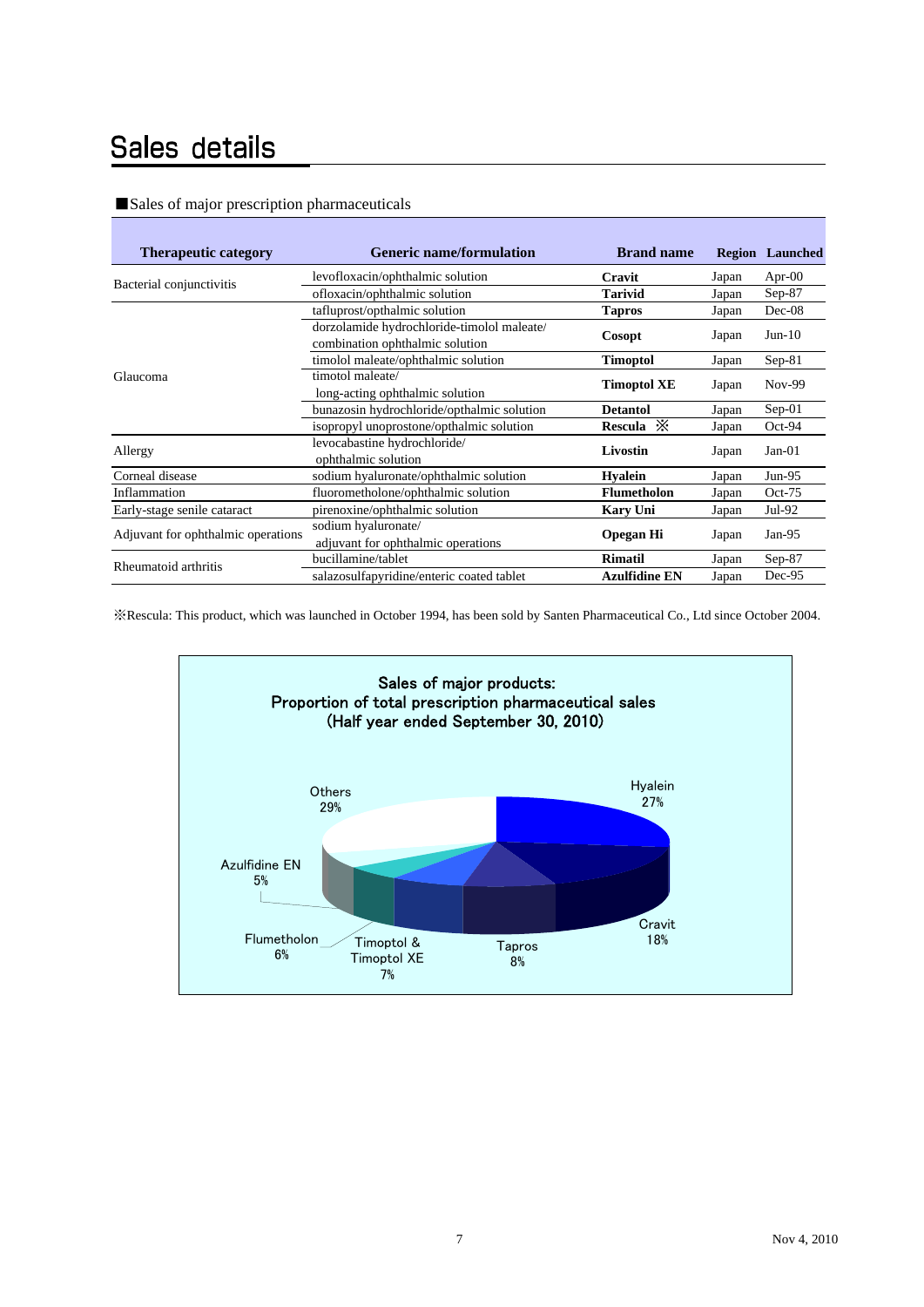

### (Millions of yen) **Brand name 9/2008 3/2009 9/2009 3/2010 9/2010** % Change **3/2011 Forecast** % Change 7,008 12,443 6,639 12,240 6,950 4.7 12,698 3.7 **Cravit** 1,451 2,488 1,441 2,423 1,254 -13.0 2,353 -2.9 **Tarivid** - 1,058 1,984 4,687 3,306 66.6 7,556 61.2 **Tapros** - - - - - 1,003 - 2,141 - Cosopt 1,741 3,213 1,513 2,832 1,174 -22.4 1,680 -40.7 **Timoptol** 1,822 3,477 1,788 3,475 1,579 -11.7 3,026 -12.9 **Timoptol XE** 1,182 2,283 1,127 2,168 1,079 -4.2 2,125 -2.0 **Detantol** 2,308 4,386 1,981 3,669 1,471 -25.7 2,842 -22.5 **Rescula** 1,390 4,302 1,272 3,229 1,090 -14.3 2,886 -10.6 **Livostin** 10,539 20,030 10,978 21,219 10,639 -3.1 20,536 -3.2 **Hyalein** 2,303 4,671 2,307 4,432 2,179 -5.5 4,280 -3.4 **Flumetholon** 1,852 3,572 1,933 3,728 1,939 0.3 3,784 1.5 **Kary Uni** 1,634 3,236 1,767 3,431 1,650 -6.7 3,207 -6.5 **Opegan Hi** 2,339 4,539 2,281 4,352 2,062 -9.6 3,970 -8.8 **Rimatil** 2,150 4,187 2,182 4,216 2,109 -3.3 4,083 -3.2 **Azulfidine EN Half year/year to**



\*Forecasts in this report are based on the currently available information. Actual results may differ materially depending on a number of factors including adverse economic conditions etc.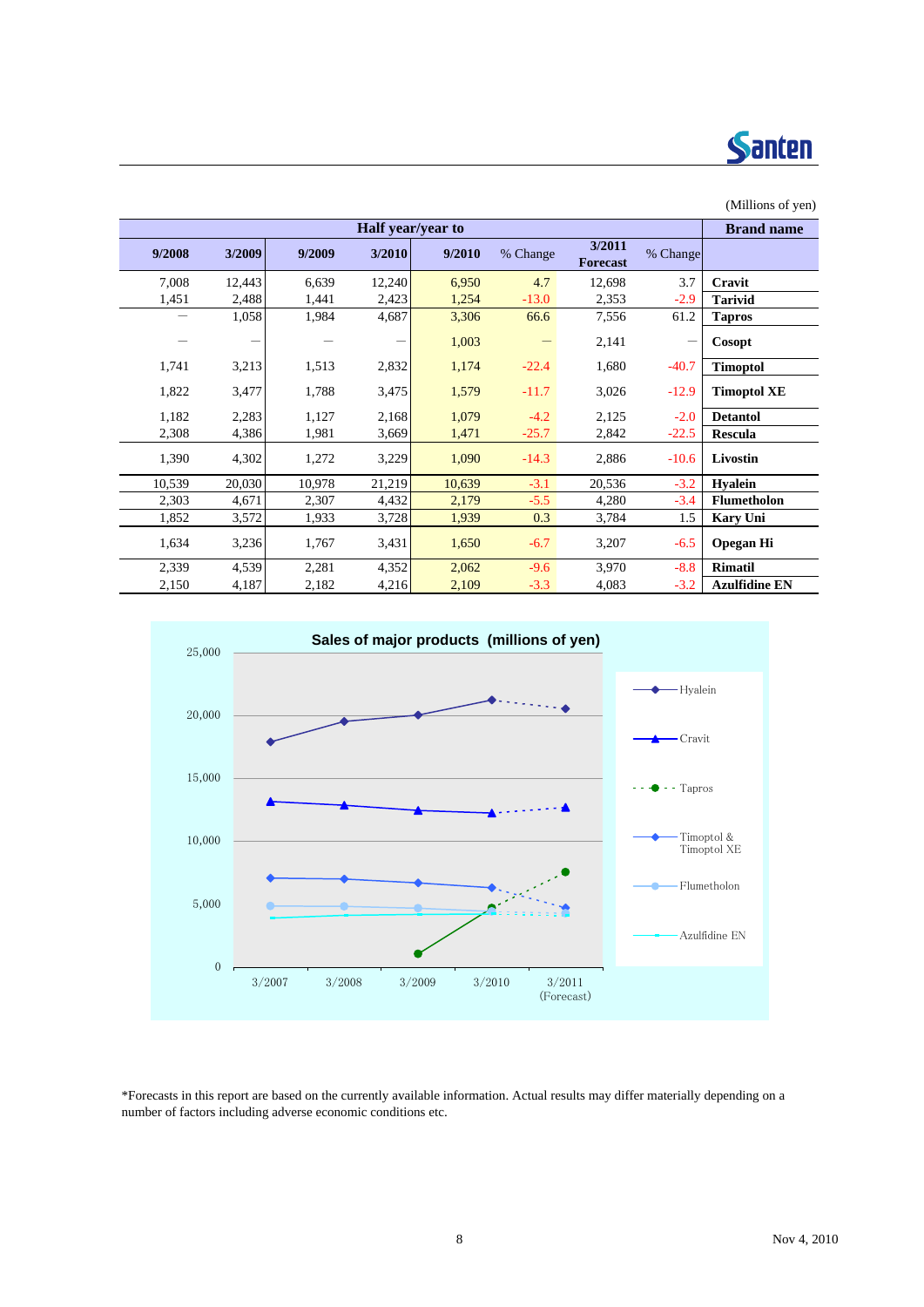# **Consolidated balance sheets**

### ■Assets

| At half-year/year end                  | 9/2008        |                        | 3/2009                      |                       | 9/2009         |                              | 3/2010         |                     | 9/2010         |                     |
|----------------------------------------|---------------|------------------------|-----------------------------|-----------------------|----------------|------------------------------|----------------|---------------------|----------------|---------------------|
|                                        | Million       | Propor-<br>tion $(\%)$ | Million<br>ven              | Propor-<br>tion $(%)$ | Million<br>ven | Propor-<br>$\frac{1}{2}$ (%) | Million<br>ven | Propor-<br>tion (%) | Million<br>yen | Propor-<br>tion (%) |
| <b>Current assets</b>                  | yen<br>99,085 | 64.2                   | 101,053                     | 66.9                  | 114,010        | 69.3                         | 118,832        | 71.2                | 118,927        | 71.1                |
| Cash and deposits                      | 30,970        |                        | 37,117                      |                       | 49,351         |                              | 56,677         |                     | 55,435         |                     |
| Notes and accounts<br>receivable-trade | 36,727        |                        | 36,011                      |                       | 37,229         |                              | 35,268         |                     | 37,262         |                     |
| Marketable securities                  | 15,389        |                        | 11,396                      |                       | 10,498         |                              | 8,998          |                     | 8,913          |                     |
| Inventories                            | 11,131        |                        | 12,235                      |                       | 12,411         |                              | 13,623         |                     | 13,356         |                     |
| Deferred tax assets                    | 1,692         |                        | 1,941                       |                       | 2,170          |                              | 2,166          |                     | 2,046          |                     |
| Other current assets                   | 3,175         |                        | 2,352                       |                       | 2,351          |                              | 2,098          |                     | 1,915          |                     |
| Allowance for doubtful<br>receivables  | $-2$          |                        | $-1$                        |                       | $-1$           |                              | $-0$           |                     | $-1$           |                     |
| <b>Fixed assets</b>                    | 55,311        | 35.8                   | 49,959                      | 33.1                  | 50,509         | 30.7                         | 48,046         | 28.8                | 48,451         | 28.9                |
| Tangible assets                        | 29,601        | 19.2                   | 28,664                      | 19.0                  | 27,976         | 17.0                         | 26,574         | 15.9                | 25,376         | 15.2                |
| <b>Buildings and structures</b>        | 16,023        |                        | 15,864                      |                       | 15,430         |                              | 14,622         |                     | 13,982         |                     |
| Machinery, equipment<br>and vehicles   | 2,654         |                        | 2,432                       |                       | 2,234          |                              | 1.994          |                     | 1,758          |                     |
| Land                                   | 8,565         |                        | 8,678                       |                       | 8,667          |                              | 8,418          |                     | 8,215          |                     |
| Leased assets                          |               |                        | 39                          |                       | 48             |                              | 97             |                     | 90             |                     |
| Construction in progress               | 859           |                        | 99                          |                       | 101            |                              | 43             |                     | 60             |                     |
| Other tangibles                        | 1,499         |                        | 1,494<br>1,550              |                       |                | 1,397                        |                | 1,269               |                |                     |
| Intangible assets                      | 1,720         | 1.1                    | 1,549                       | 1.0                   | 1,307          | 0.8                          | 1,231          | 0.7                 | 1,044          | 0.6                 |
| Software                               | 1,387         |                        | 1,355                       |                       | 1,197          |                              | 1,158          |                     | 997            |                     |
| Other intangibles                      | 333           |                        | 193                         |                       | 109            |                              | 72             |                     | 46             |                     |
| Investments and other assets           | 23,989        | 15.5                   | 19,744                      | 13.1                  | 21,225         | 12.9                         | 20,240         | 12.1                | 22,030         | 13.2                |
| Investment securities                  | 17,137        |                        | 11,818                      |                       | 13,926         |                              | 12,239         |                     | 13,841         |                     |
| Deferred tax assets                    | 4,790         |                        | 6,409                       |                       | 5,907          |                              | 6,702          |                     | 6,734          |                     |
| Other assets                           | 2,060         |                        | 1,516                       |                       | 1,391          |                              | 1,299          |                     | 1,454          |                     |
| <b>Total assets</b>                    |               |                        | 154,396 100.0 151,012 100.0 |                       | 164,520 100.0  |                              | 166,878 100.0  |                     | 167,378        | 100.0               |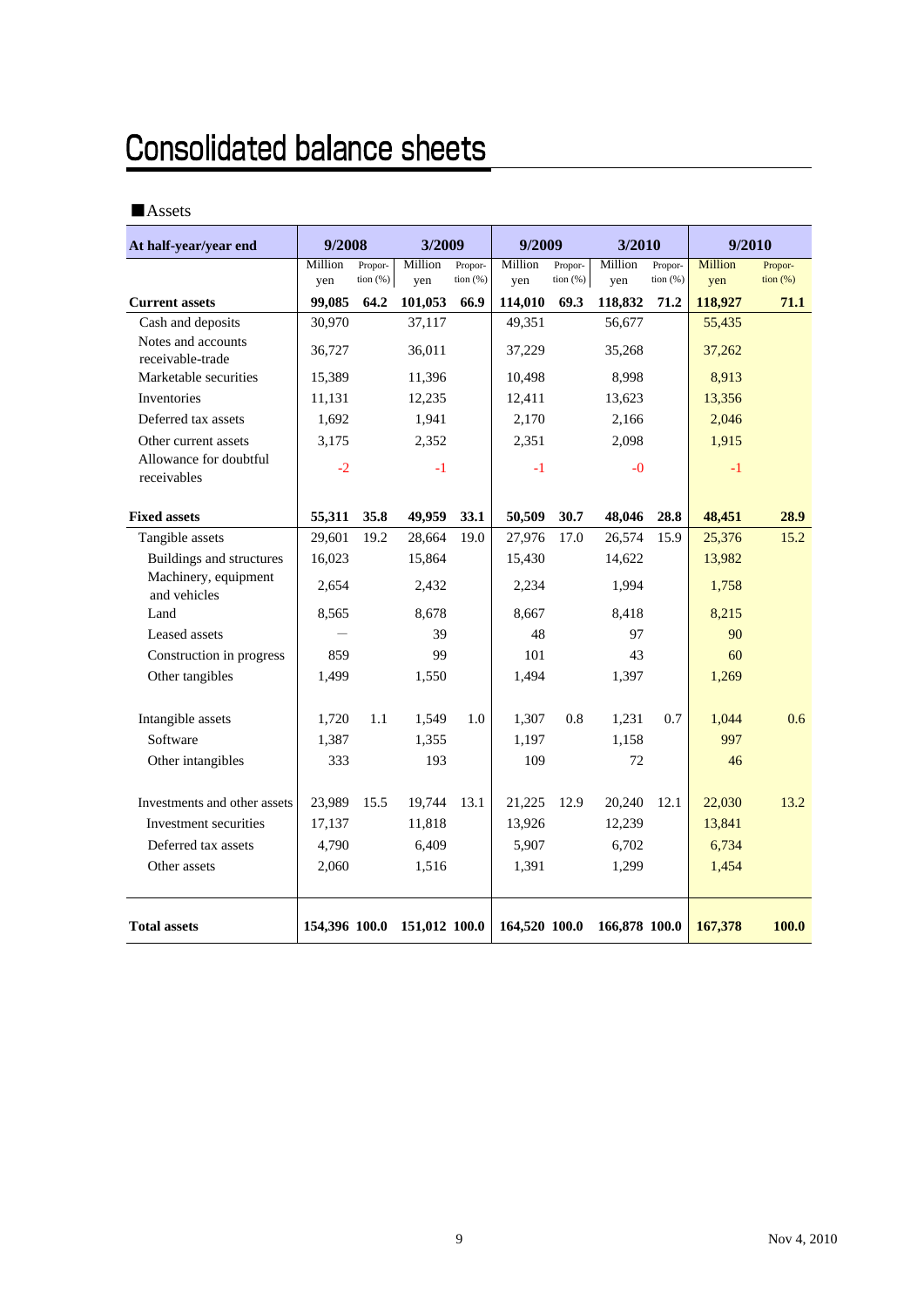

### ■Liabilities and net assets

| Half year/year to                                                             | 9/2008        |                        | 3/2009        |                        | 9/2009        |                        | 3/2010        |                     | 9/2010        |                           |
|-------------------------------------------------------------------------------|---------------|------------------------|---------------|------------------------|---------------|------------------------|---------------|---------------------|---------------|---------------------------|
|                                                                               | Million yen   | Propor-<br>tion $(% )$ | Million yen   | Propor-<br>tion $(% )$ | Million yen   | Propor-<br>tion $(% )$ | Million yen   | Propor-<br>tion (%) | Million yen   | Propor-<br>$\[\tan(96)\]$ |
| <b>Current liabilities</b>                                                    | 23,650        | 15.3                   | 22,439        | 14.9                   | 25,322        | 15.4                   | 25,286        | 15.2                | 21,588        | 12.9                      |
| Notes and accounts payable                                                    | 5,151         |                        | 6,018         |                        | 5,193         |                        | 5,600         |                     | 5,103         |                           |
| -trade                                                                        |               |                        |               |                        |               |                        |               |                     |               |                           |
| Short term debt                                                               |               |                        | 545           |                        | 815           |                        | 543           |                     | 260           |                           |
| Current portion of long-term<br>debt                                          | 168           |                        | 110           |                        | 26            |                        |               |                     |               |                           |
| Other payables                                                                | 10,268        |                        | 7,414         |                        | 7,293         |                        | 7,936         |                     | 7,467         |                           |
| Income taxes payable                                                          | 4,439         |                        | 4,163         |                        | 7,413         |                        | 6,618         |                     | 4,544         |                           |
| Reserve for bonuses                                                           | 2,473         |                        | 2,590         |                        | 2,459         |                        | 2,687         |                     | 2,504         |                           |
| Other current liabilities                                                     | 1,148         |                        | 1,597         |                        | 2,122         |                        | 1,901         |                     | 1,706         |                           |
| <b>Noncurrent liabilities</b>                                                 | 3,162         | 2.1                    | 3,203         | 2.1                    | 3.803         | 2.3                    | 3,988         | 2.4                 | 4,096         | 2.4                       |
| Long-term debt                                                                | 26            |                        |               |                        |               |                        |               |                     |               |                           |
| Retirement and severance<br>benefits for employee<br>Retirement and severance | 2,173         |                        | 2,393         |                        | 2,711         |                        | 2,910         |                     | 3,153         |                           |
| benefits for directors and                                                    | 496           |                        | 505           |                        | 448           |                        | 456           |                     | 446           |                           |
| auditors<br>Asset retirement obligations                                      |               |                        |               |                        |               |                        |               |                     | 159           |                           |
| Other liabilities                                                             | 466           |                        | 304           |                        | 643           |                        | 621           |                     | 337           |                           |
|                                                                               |               |                        |               |                        |               |                        |               |                     |               |                           |
| <b>Total liabilities</b>                                                      | 26,813        | 17.4                   | 25,643        | 17.1                   | 29,126        | 17.7                   | 29,275        | 17.5                | 25,685        | <b>15.3</b>               |
| <b>Shareholders' equity</b>                                                   | 126,813       | 82.1                   | 129,808       | 86.0                   | 138,163       | 84.0                   | 141,866       | 85.0                | 147,819       | 88.3                      |
| Common stock                                                                  | 6,451         | 4.2                    | 6,457         | 4.3                    | 6,502         | 4.0                    | 6,538         | 3.9                 | 6,591         | 3.9                       |
| Capital surplus                                                               | 7,146         | 4.6                    | 7,152         | 4.7                    | 7,197         | 4.4                    | 7,233         | 4.3                 | 7,286         | 4.4                       |
| Retained earnings                                                             | 118,144       | 76.5                   | 121,133       | 80.2                   | 129,403       | 78.7                   | 133,053       | 79.7                | 138,922       | 83.0                      |
| Treasury stock, at cost                                                       | $-4,928$      | $-3.2$                 | $-4,934$      | $-3.3$                 | $-4,940$      | $-3.0$                 | $-4,958$      | $-3.0$              | $-4,979$      | $-3.0$                    |
| <b>Accumulated gains on</b>                                                   | 581           | 0.4                    | $-4,628$      | $-3.1$                 | $-3,029$      | $-1.8$                 | $-4,524$      | $-2.7$              | $-6,432$      | $-3.8$                    |
| evaluation and translation                                                    |               |                        |               |                        |               |                        |               |                     |               |                           |
| Unrealized gains on<br>securities, net of taxes                               | 2,158         | 1.4                    | $-246$        | $-0.2$                 | 744           | 0.5                    | 136           | 0.1                 | $-556$        | $-0.3$                    |
| Foreign currency translation                                                  | $-1,577$      | $-1.0$                 | $-4,381$      | $-2.9$                 | $-3.774$      | $-2.3$                 | $-4,660$      | $-2.8$              | $-5,875$      | $-3.5$                    |
| adjustments                                                                   |               |                        |               |                        |               |                        |               |                     |               |                           |
| <b>Stock subscription rights</b>                                              | 188           | 0.1                    | 188           | 0.1                    | 260           | 0.2                    | 260<br>0.2    |                     | 306           | 0.2                       |
| <b>Total net assets</b>                                                       | 127,583       | 82.6                   | 125,368       | 82.9                   | 135,393       | 82.3                   | 137,603       | 82.5                | 141,693       | 84.7                      |
| <b>Total liabilities and</b><br>net assets                                    | 154,396 100.0 |                        | 151,012 100.0 |                        | 164,520 100.0 |                        | 166,878 100.0 |                     | 167,378 100.0 |                           |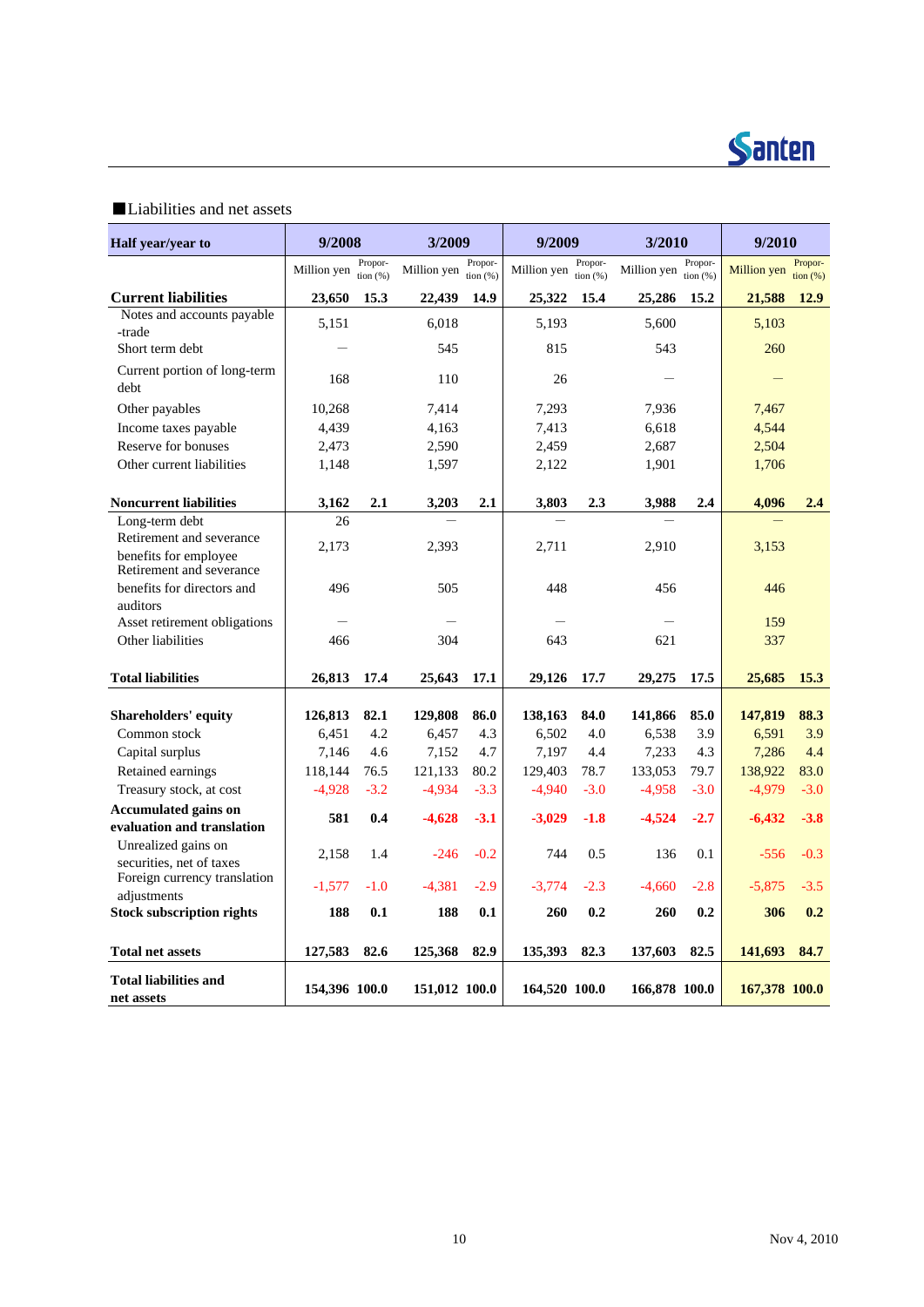# **Consolidated statements of cash flows**

|                                                        |              | (Millions of yen) |          |                |                |  |  |  |  |  |  |  |
|--------------------------------------------------------|--------------|-------------------|----------|----------------|----------------|--|--|--|--|--|--|--|
| Half year/year to                                      | 9/2008       | 3/2009            | 9/2009   | 3/2010         | 9/2010         |  |  |  |  |  |  |  |
| I. Cash flows from operating activities:               |              |                   |          |                |                |  |  |  |  |  |  |  |
| Income before income taxes                             | 5,994        | 15,823            | 18,668   | 28,610         | 14,383         |  |  |  |  |  |  |  |
| Depreciation and amortization                          | 2,248        | 4,209             | 1,711    | 3,421          | 1,488          |  |  |  |  |  |  |  |
| Increase/decrease in retirement and severance benefits | 314          | 553               | 317      | 517            | 248            |  |  |  |  |  |  |  |
| Interest and dividend income                           | $-289$       | $-548$            | $-176$   | $-417$         | $-249$         |  |  |  |  |  |  |  |
| Interest expense                                       | 45           | 65                | 22       | 52             | 24             |  |  |  |  |  |  |  |
| Equity in losses of affiliates                         | 282          | 679               | 250      | 564            |                |  |  |  |  |  |  |  |
| Increase/decrease in trade receivables                 | $-1,110$     | $-916$            | $-1,088$ | 698            | $-2,237$       |  |  |  |  |  |  |  |
| Increase/decrease in inventories                       | 223          | $-1,334$          | $-71$    | $-1,438$       | 6              |  |  |  |  |  |  |  |
| Increase/decrease in trade accounts payable            | $-467$       | 509               | $-853$   | $-248$         | $-582$         |  |  |  |  |  |  |  |
| Other, net                                             | 2,085        | 759               | 1,198    | 2,269          | $-463$         |  |  |  |  |  |  |  |
| Subtotal                                               | 9,326        | 19,801            | 19,979   | 34,030         | 12,618         |  |  |  |  |  |  |  |
| Interest and dividend income received                  | 289          | 550               | 176      | 418            | 244            |  |  |  |  |  |  |  |
| Interest expense paid                                  | $-45$        | $-71$             | $-17$    | $-46$          | $-25$          |  |  |  |  |  |  |  |
| Income taxes paid                                      | $-4,276$     | $-8,431$          | $-4,125$ | $-8,291$       | $-6,543$       |  |  |  |  |  |  |  |
| Net cash provided by operating activities              | 5,294        | 11,849            | 16,013   | 26,110         | 6,294          |  |  |  |  |  |  |  |
|                                                        |              |                   |          |                |                |  |  |  |  |  |  |  |
| II. Cash flows from investing activities:              |              |                   |          |                |                |  |  |  |  |  |  |  |
| Increase in fixed deposits                             | $-2,824$     | $-4,420$          | $-887$   | $-2,236$       | $-1,933$       |  |  |  |  |  |  |  |
| Decrease in fixed deposits                             | 2,768        | 3,358             | 1,063    | 1,937          | 1,235          |  |  |  |  |  |  |  |
| Payments for acquisition of marketable securities      |              |                   |          | $-3,599$       | $-1,412$       |  |  |  |  |  |  |  |
| Payments for acquisition of fixed assets               | $-1,215$     | $-2,953$          | $-541$   | $-1,314$       | $-783$         |  |  |  |  |  |  |  |
| Proceeds from sale of fixed assets                     |              | $\overline{c}$    | $\equiv$ | $\overline{c}$ | 185            |  |  |  |  |  |  |  |
| Purchase of investment securities                      | $-854$       | $-2,080$          | $-1,003$ | $-1,027$       | $-3,071$       |  |  |  |  |  |  |  |
| Proceeds from sale of investment securities            |              | 462               | 115      | 309            | 3              |  |  |  |  |  |  |  |
| Payments for loans                                     | $-300$       | $-300$            | $-49$    | $-49$          |                |  |  |  |  |  |  |  |
| Proceeds from loans                                    | 311          | 311               | 49       | 49             |                |  |  |  |  |  |  |  |
| Other, net                                             | $\mathbf{0}$ | $\mathbf{0}$      | 1        | 5,100          | 8              |  |  |  |  |  |  |  |
| Net cash provided by investing activities              | $-2,114$     | $-5,619$          | $-1,252$ | $-829$         | $-5,769$       |  |  |  |  |  |  |  |
| III. Cash flows from financing activities:             |              |                   |          |                |                |  |  |  |  |  |  |  |
| Proceeds from short-term debt                          |              | 545               | 280      | 548            | 268            |  |  |  |  |  |  |  |
| Repayment of short-term debt                           |              |                   |          | $-520$         | $-536$         |  |  |  |  |  |  |  |
| Repayment of long-term debt                            | $-5,084$     | $-5,168$          | -84      | $-110$         |                |  |  |  |  |  |  |  |
| Dividends paid                                         | $-3,397$     | $-6,798$          | $-3,400$ | $-6,803$       | $-3,401$       |  |  |  |  |  |  |  |
| Other, net                                             | 58           | 47                | 82       | 132            |                |  |  |  |  |  |  |  |
| Net cash provided by financing activities              | $-8,423$     | $-11,373$         | $-3,122$ | $-6,753$       | 74<br>$-3,594$ |  |  |  |  |  |  |  |
| IV. Effect of exchange rate changes on cash            |              |                   |          |                |                |  |  |  |  |  |  |  |
| and cash equivalents                                   | 192          | $-569$            | $-197$   | $-135$         | $-463$         |  |  |  |  |  |  |  |
| V. Net increase/decrease in cash and cash equivalents  | $-5,051$     | $-5,713$          | 11,441   | 18,392         | $-3,532$       |  |  |  |  |  |  |  |
| VI. Cash and cash equivalents at beginning of year     | 51,669       | 51,669            | 45,956   | 45,956         | 64,348         |  |  |  |  |  |  |  |
| VII. Cash and cash equivalents at end of year          | 46,618       | 45,956            | 57,397   | 64,348         | 60,815         |  |  |  |  |  |  |  |

 $(M)$ lions of  $(9)$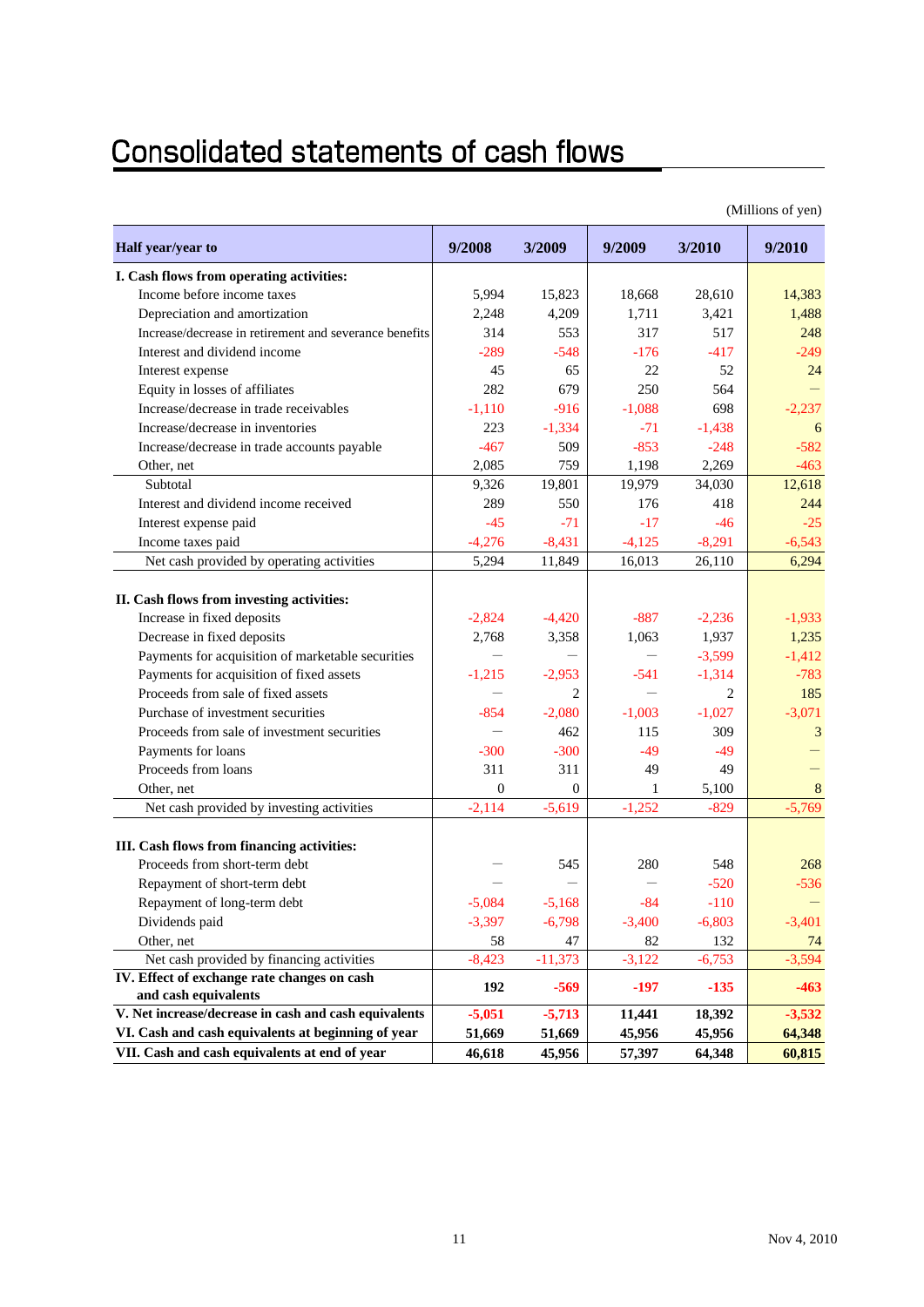# Other Consolidated information



#### ■R&D expenses (Millions of yen)

| <b>Half</b> year/year to | 9/2008 | 3/2009 | 9/2009 | 9/2010<br>3/2010 |       | 3/2011<br><b>Forecast</b> |
|--------------------------|--------|--------|--------|------------------|-------|---------------------------|
| Consolidated             | 11.832 | 18.457 | 6.922  | 14.123           | 6.379 | 14.100                    |
| Percentage of net sales  | 22.7%  | 18.2%  | 11.7%  | 12.8%            | 11.8% | 13.0%                     |

#### ■Capital expenditures (Millions of yen)

| <b>Half</b> vear/vear to | 9/2008 | 3/2009 | 9/2009 | 3/2010 | 9/2010 | 3/2011<br><b>Forecast</b> |
|--------------------------|--------|--------|--------|--------|--------|---------------------------|
| Consolidated             | 1.005  | 2,744  | 376    | 1.228  | 497    | 2,790                     |

**Note**: Includes investment in facilities spent on a lease contract basis.

#### ■Depreciation and amortization (Millions of yen)

| <b>Half</b> year/year to                        | 9/2008 | 3/2009 | 9/2009 | 3/2010 | 9/2010 | 3/2011<br><b>Forecast</b> |
|-------------------------------------------------|--------|--------|--------|--------|--------|---------------------------|
| Manufacturing cost                              | 898    | 1,822  | 822    | 1,701  | 730    | 1.600                     |
| Selling, general and<br>administrative expenses | 323    | 622    | 294    | 556    | 274    | 640                       |
| R&D expenses                                    | 423    | 946    | 470    | 945    | 373    | 820                       |
| Consolidated total                              | 1.645  | 3,391  | 1.586  | 3,202  | 1,379  | 3,060                     |

**Note**: Excludes amortization of long-term prepaid expense and goodwill.

#### ■Lease expenses (Millions of yen)

| Half year/year to  | 9/2008 | 3/2009 | 9/2009 | 3/2010 | 9/2010 | 3/2011<br><b>Forecast</b> |
|--------------------|--------|--------|--------|--------|--------|---------------------------|
| Consolidated       | 485    | 931    | 334    | 527    | 128    | 190                       |
| Manufacturing cost | 431    | 821    | 287    | 437    | 92     | 160                       |

#### ■Number of employees

| At half-year/year end                | 9/2008 | 3/2009 | 9/2009 | 3/2010 | 9/2010 |
|--------------------------------------|--------|--------|--------|--------|--------|
| Consolidated                         | 2.552  | 2,690  | 2.727  | 2.756  | 2,818  |
| Sales division                       | 938    | 1,007  | 1,053  | 1,048  | 1,120  |
| Production division                  | 818    | 828    | 832    | 838    | 839    |
| R&D division                         | 526    | 541    | 547    | 557    | 562    |
| Corporate or back-office<br>division | 270    | 314    | 295    | 313    | 297    |

\*Forecasts in this report are based on the currently available information. Actual results may differ materially depending on a number of factors including adverse economic conditions etc.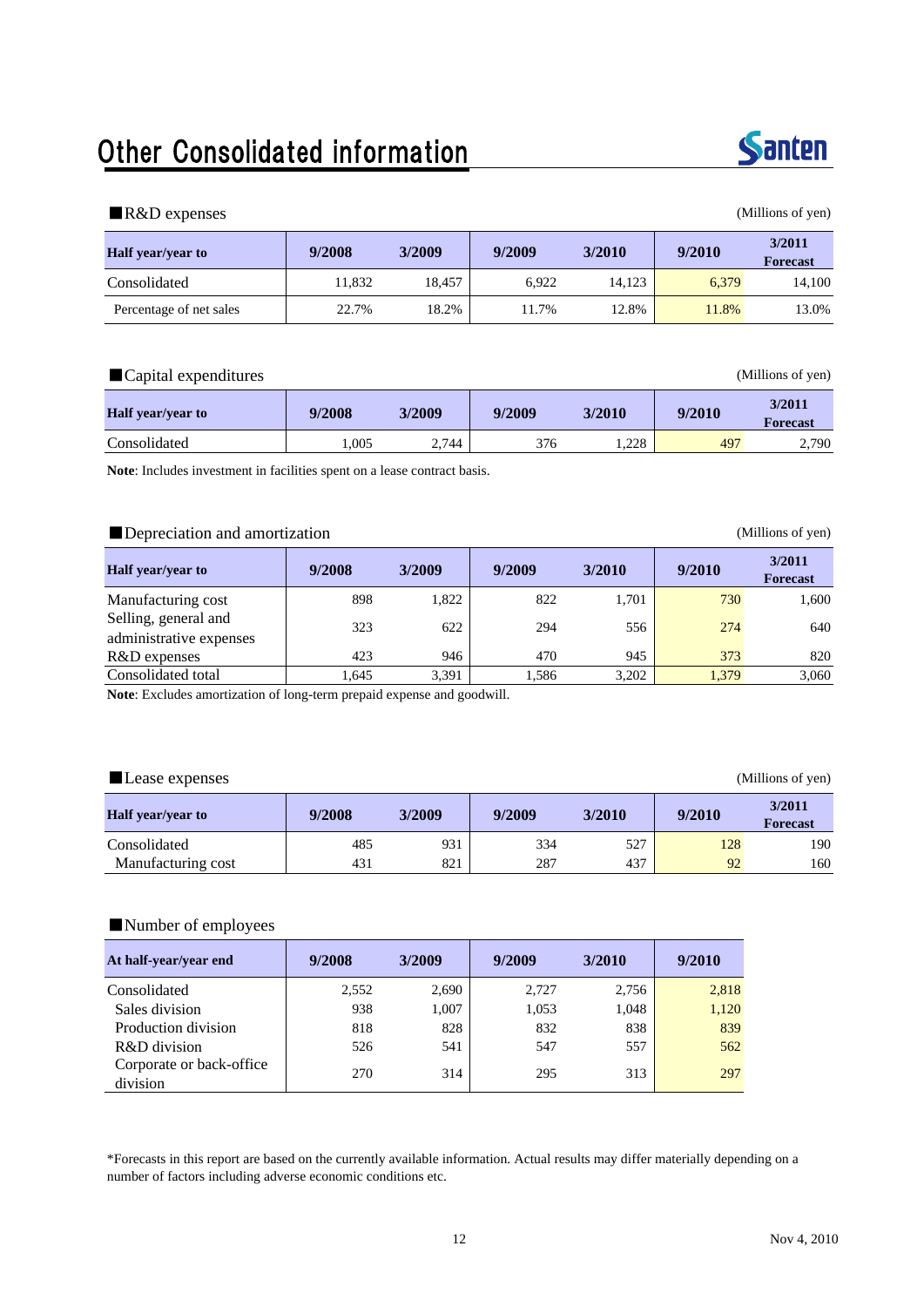# **Reference information<br>Research & development**

### ■Pipeline of prescription pharmaceuticals (Clinical trials)

| Generic name                                | Dev. code | Indication                                                                                                                                                                                                                                                                                                                    | Original/Licensor                     | Region        | Ph I | Ph II           |        |                  | Ph III NDA Filed Approved Launched |
|---------------------------------------------|-----------|-------------------------------------------------------------------------------------------------------------------------------------------------------------------------------------------------------------------------------------------------------------------------------------------------------------------------------|---------------------------------------|---------------|------|-----------------|--------|------------------|------------------------------------|
|                                             |           |                                                                                                                                                                                                                                                                                                                               |                                       | Japan         |      |                 |        |                  | Dec-08                             |
|                                             |           | Glaucoma/                                                                                                                                                                                                                                                                                                                     | Co-development                        | Europe        |      |                 |        |                  | <b>Jun-08</b>                      |
| Tafluprost                                  | DE-085    | Ocular hypertension                                                                                                                                                                                                                                                                                                           | with Asahi Glass                      | U.S.          |      | (Licensed Out)  |        |                  |                                    |
|                                             |           |                                                                                                                                                                                                                                                                                                                               |                                       | Latin America |      | (Licensed Out)  |        |                  | Aug-10                             |
|                                             |           |                                                                                                                                                                                                                                                                                                                               |                                       | Asia          |      |                 |        |                  | $Mar-10$                           |
| were granted to Merck in April, 2009.       |           | Prostaglandin derivative for treatment of glaucoma and ocular hypertension. Commercially launched in Japan in December, 2008. Also launched in Europe such<br>as in Germany, Denmark, etc. and in Asia, Hong Kong and Korea. Phase III clinical trials are currently being conducted in China. Development rights in the U.S. |                                       |               |      |                 |        |                  |                                    |
| Generic name                                | Dev. code | Indication                                                                                                                                                                                                                                                                                                                    | Original/Licensor                     | Region        | Ph I | Ph II           |        |                  | Ph III NDA Filed Approved Launched |
| Diquafosol sodium                           | DE-089    | Dry eye                                                                                                                                                                                                                                                                                                                       | Inspire Pharm                         | Japan<br>Asia |      |                 |        |                  | Apr-10                             |
| being conducted in China.                   |           | A treatment for dry eye that stimulates the secretion of mucin and tear fluid from the ocular surface. It has a different mechanism of action from existing<br>treatments. It was approved for manufacturing and marketing in Japan in April, 2010 and is in preparation for commercial launch. Phase III clinical trials are |                                       |               |      |                 |        |                  |                                    |
| Generic name                                | Dev. code | Indication                                                                                                                                                                                                                                                                                                                    | Original/Licensor                     | Region        | Ph I | Ph II           | Ph III |                  | NDA Filed Approved Launched        |
| Lomerizine HCI                              | DE-090    | Glaucoma                                                                                                                                                                                                                                                                                                                      | <b>MSD</b>                            | Japan         |      |                 |        |                  |                                    |
| Japan as a migraine treatment.              |           | A new type of glaucoma treatment under development for inhibiting the progression of visual field defects. The only calcium antagonist in development as an oral<br>glaucoma treatment. Compared with NMDA receptor antagonists, fewer systemic side effects are expected, thus having excellent safety. Marketed by MSD in   |                                       |               |      |                 |        |                  |                                    |
| Generic name                                | Dev. code | Indication                                                                                                                                                                                                                                                                                                                    | Original/Licensor                     | Region        | Ph I | Ph II           |        | Ph III NDA Filed | Approved<br>Launched               |
| Rivoglitazone                               | DE-101    | Corneal and conjunctival<br>epithelial disorder associated                                                                                                                                                                                                                                                                    | Daiichi Sankyo                        | U.S.          |      | (Phase I / II)  |        |                  |                                    |
|                                             |           | with dry eve, etc.                                                                                                                                                                                                                                                                                                            |                                       | Japan         |      |                 |        |                  |                                    |
|                                             |           | Expected to show a potent effect on corneal and conjunctival epithelial disorder mostly associated with dry eye by directly acting on the corneal and conjunctival<br>epithelial cells. It has unique mechanism of action which differs from existing treatments.                                                             |                                       |               |      |                 |        |                  |                                    |
| Generic name                                | Dev. code | Indication                                                                                                                                                                                                                                                                                                                    | Original/Licensor                     | Region        | Ph I | Ph II           |        |                  | Ph III NDA Filed Approved Launched |
| (Undetermined)                              | DE-102    | Diabetic macular edema                                                                                                                                                                                                                                                                                                        | Co-development with<br>Oakwood (U.S.) | Japan         |      | (Phase $I/II$ ) |        |                  |                                    |
|                                             |           | A steroid microsphere product for a sustained release injection. Animal studies demonstrated sustained efficacy when injected around the affected area.<br>Collaborated with Oakwood Laboratories (U.S.) for technical development in commercial scale.                                                                       |                                       |               |      |                 |        |                  |                                    |
| Generic name                                | Dev. code | Indication                                                                                                                                                                                                                                                                                                                    | Original/Licensor                     | Region        | Ph I | Ph II           |        |                  | Ph III NDA Filed Approved Launched |
| (Undetermined)                              | DE-105    | Persistent corneal<br>epithelial defects                                                                                                                                                                                                                                                                                      | Original                              | U.S.<br>Japan |      |                 |        |                  |                                    |
| therapy.                                    |           | Expected to accelerate corneal epithelial migration and demonstrate high safety for intractable persistent corneal epithelial defects compared with existing                                                                                                                                                                  |                                       |               |      |                 |        |                  |                                    |
|                                             |           |                                                                                                                                                                                                                                                                                                                               |                                       |               |      |                 |        |                  |                                    |
| Generic name                                | Dev. code | Indication                                                                                                                                                                                                                                                                                                                    | Original/Licensor                     | Region        | Ph I | Ph II           | Ph III | NDA Filed        | Approved<br>Launched               |
| Levofloxacin (1.5%)                         | DE-108    | Bacterial conjunctivitis                                                                                                                                                                                                                                                                                                      | Daiichi Sankyo                        | Japan         |      |                 |        | Feb-10           |                                    |
|                                             |           | A fluoroquinolone antibacterial agent with higher-concentration. Filed for manufacturing and marketing approval.                                                                                                                                                                                                              |                                       |               |      |                 |        |                  |                                    |
| Generic name                                | Dev. code | Indication                                                                                                                                                                                                                                                                                                                    | Original/Licensor                     | Region        | Ph I | Ph II           |        | Ph III NDA Filed | Approved Launched                  |
| Sirolimus                                   | DE-109    | Wet age related macular<br>degeneration(wet AMD)/                                                                                                                                                                                                                                                                             | Original                              | Japan         |      | (Phase $I/II$ ) |        |                  |                                    |
| marketing rights of sirolimus in June 2010. |           | Diabetic macular edema(DME)<br>Subconjunctival or intravitreal injection with immunosuppressive effect, anti-angiogenic effect, etc. Santen acquired global development, manufacturing and                                                                                                                                    |                                       |               |      |                 |        |                  |                                    |
| Generic name                                | Dev. code | Indication                                                                                                                                                                                                                                                                                                                    | Original/Licensor                     | Region        | Ph I | Ph II           |        |                  | Ph III NDA Filed Approved Launched |
| (Undetermined)                              | DE-110    | Corneal and conjunctival<br>epithelial disorder associated<br>with dry eye, etc.                                                                                                                                                                                                                                              | Original                              | U.S.          |      |                 |        |                  |                                    |
| disorder associated with dry eye, etc.      |           | A selective glucocorticoid receptor agonist (SEGRA). Phase II clinical trials are being conducted in the U.S. for the treatment of corneal and conjunctival epithelial                                                                                                                                                        |                                       |               |      |                 |        |                  |                                    |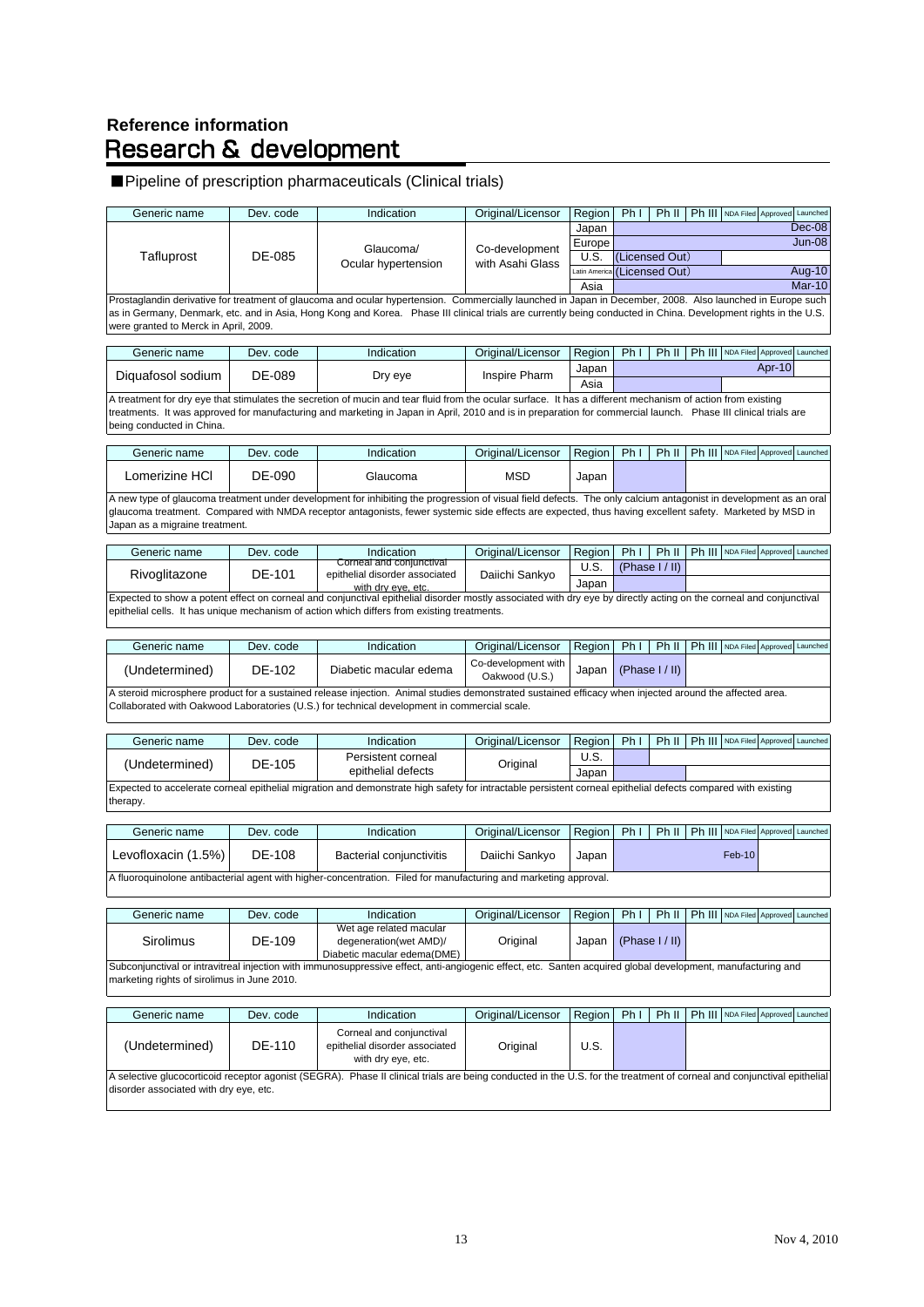

### ■Pipeline of prescription pharmaceuticals (Clinical trials)

| Generic name                   | Dev. code | Indication                                                                                                                                        | Original/Licensor | Region | Ph <sub>1</sub> | Ph II             | Ph III NDA Filed Approved Launched |  |
|--------------------------------|-----------|---------------------------------------------------------------------------------------------------------------------------------------------------|-------------------|--------|-----------------|-------------------|------------------------------------|--|
| Tafluprost/<br>timolol maleate | DE-111    | Glaucoma/                                                                                                                                         | Original          | Japan  |                 |                   |                                    |  |
|                                |           | Ocular hypertension                                                                                                                               | Co-development    | Europe |                 | Under preparation |                                    |  |
|                                |           | A combination drug of a prostaglandin derivative and a beta-adrenergic receptor blocking agent for treatment of glaucoma and ocular hypertension. |                   |        |                 |                   |                                    |  |

| Generic name                                                                                                                                                                                                                                                                                                                                                             | Dev. code                | Indication           | Original/Licensor | Region              | Ph1 | Ph II           |  | Ph III NDA Filed Approved Launched |  |  |
|--------------------------------------------------------------------------------------------------------------------------------------------------------------------------------------------------------------------------------------------------------------------------------------------------------------------------------------------------------------------------|--------------------------|----------------------|-------------------|---------------------|-----|-----------------|--|------------------------------------|--|--|
| (Undetermined)                                                                                                                                                                                                                                                                                                                                                           | DE-098                   | Rheumatoid arthritis | Centocor          | Europe (Phase I/II) |     |                 |  |                                    |  |  |
|                                                                                                                                                                                                                                                                                                                                                                          | (Anti-APO-1<br>antibody) |                      |                   | Japan               |     | (Phase $1/$ II) |  |                                    |  |  |
| Joint injection that induces apoptosis in diseased joints of rheumatoid arthritis patients. Bulk pharmaceutical manufacturing process for actual production scale<br>has been established. Santen acquired domestic and international development and marketing rights of Anti-APO-1 antibody from Centocor. Clinical trials are<br>being conducted in Japan and Europe. |                          |                      |                   |                     |     |                 |  |                                    |  |  |

### ■Changes from August 3, 2010

| Dev. Code                      | Indication                                                                              | Stage                                | Region                  | Changes                  |
|--------------------------------|-----------------------------------------------------------------------------------------|--------------------------------------|-------------------------|--------------------------|
| DE-085                         | Glaucoma/Ocular hypertension                                                            | Launched                             | Europe<br>Latin America | Added launched countries |
|                                |                                                                                         |                                      |                         |                          |
| Dev. code                      | Indication                                                                              | Stage                                | Region                  | Changes                  |
| DE-104                         | Glaucoma/<br>Ocular hypertension                                                        | Phase II (Japan)<br>Phasel/II (U.S.) | Japan/ U.S.             | Discontinued             |
| [Reasons for discontinuation.] |                                                                                         |                                      |                         |                          |
|                                | The results demonstrated that it was diffucult to meet certain clinical trial criteria. |                                      |                         |                          |

| Dev. Code | <b>Indication</b>                                                             | Stage                          | Region | Changes                     |
|-----------|-------------------------------------------------------------------------------|--------------------------------|--------|-----------------------------|
| DE-110    | Corneal and conjunctival epithelial disorder<br>associated with dry eye, etc. | Phase II                       | U.S.   | Started Phase II            |
|           |                                                                               |                                |        |                             |
| Dev. Code | Indication                                                                    | Stage                          | Region | Changes                     |
|           | Glaucoma/                                                                     | Phase I (Pk test*)             | Japan  | Started Phase I (PK test*)  |
| DE-111    | Ocular hypertension                                                           | Phase III under<br>preparation | Europe | Phase III under preparation |

\*PK test: Pharmacokinetics test, to clarify drug disposition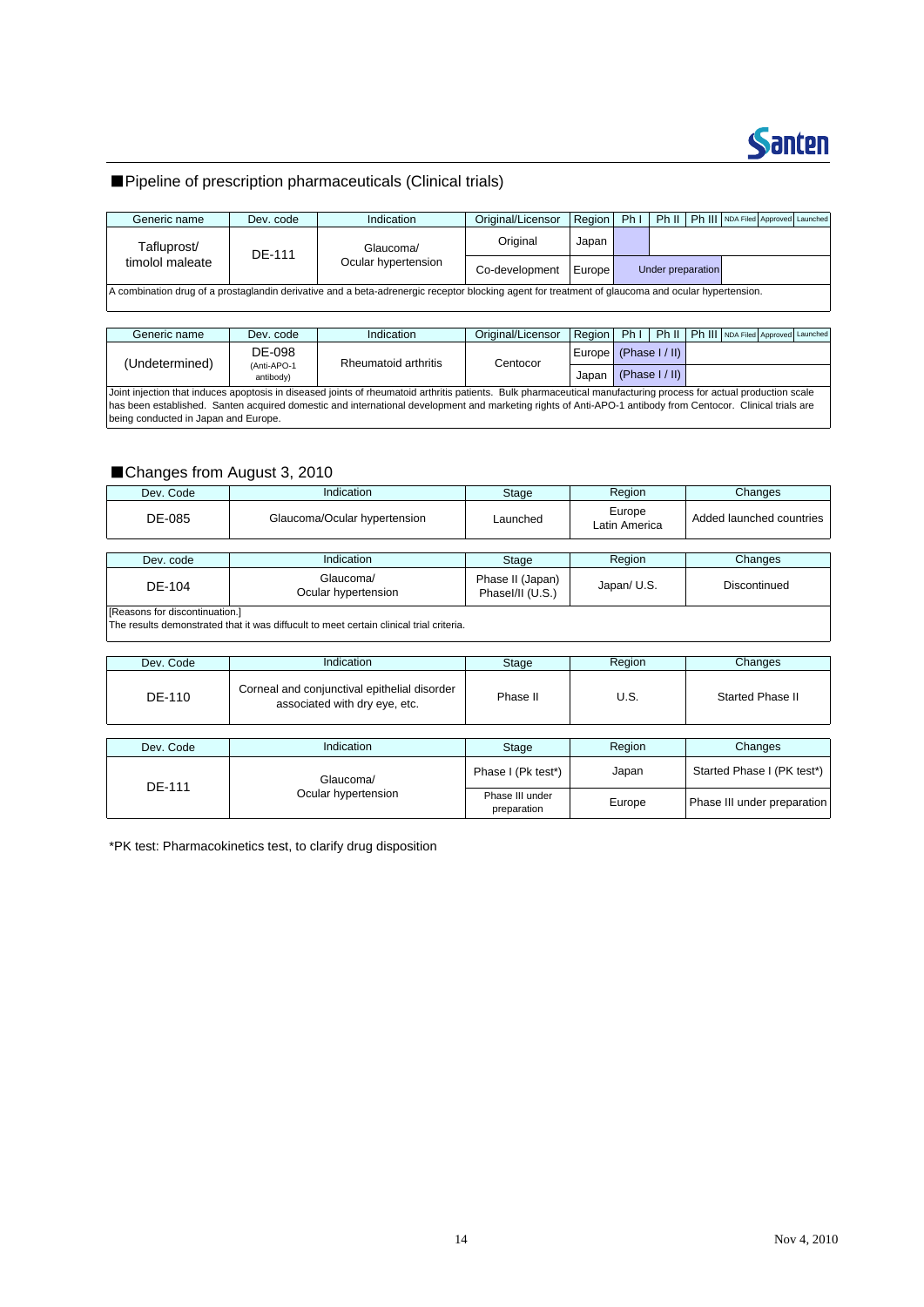### Pharmaceutical market in Japan

|                      | Revision of National Health Insurance (NHI) drug prices |                                |             |                          |        |                                 |        |                   |        |                   |               |      | $(\%)$       |
|----------------------|---------------------------------------------------------|--------------------------------|-------------|--------------------------|--------|---------------------------------|--------|-------------------|--------|-------------------|---------------|------|--------------|
|                      | 1998                                                    | 1999                           | <b>2000</b> | 2001                     | 2002   | 2003                            | 2004   | 2005              | 2006   | 2007              | 2008          | 2009 | 2010         |
| Industry average     | $-9.7$                                                  | $\qquad \qquad \longleftarrow$ | $-7.0$      | $\overline{\phantom{m}}$ | $-6.3$ | $\qquad \qquad \longleftarrow$  | $-4.2$ |                   | $-6.7$ |                   | $-$ early -5% |      | $mid -6\%$   |
| Ophthalmic drugs     | $-7.5$                                                  | –                              | $-6.2$      |                          | $-6.0$ | $\hspace{0.1mm}-\hspace{0.1mm}$ | $-2.7$ |                   | $-55$  |                   | late $-3\%$   |      | early $-3\%$ |
| Santen               | $-7.2$                                                  |                                | $-57$       | $\overline{\phantom{m}}$ | $-6.0$ |                                 | $-3.2$ | $\qquad \qquad -$ | $-53$  | $\qquad \qquad -$ | mid $-3\%$    |      | $mid -5%$    |
| (Compiled by Santen) |                                                         |                                |             |                          |        |                                 |        |                   |        |                   |               |      |              |

Revision of NHI drug prices:

In Japan, drug prices are generally revised every two years to reflect their market price. The drugs marketed at lower market prices will bear larger reduction margins at the revision.

#### ■Market shares

|                          |        |        |        |        | (Billions of yen) |
|--------------------------|--------|--------|--------|--------|-------------------|
| <b>Half</b> year/year to | 9/2008 | 3/2009 | 9/2009 | 3/2010 | 9/2010            |
| Prescription ophthalmics | 39.1%  | 38.0%  | 38.3%  | 37.3%  | 37.0%             |
|                          | 110.3  | 226.9  | 116.1  | 234.9  | 118.5             |
| Anti-rheumatic drugs     | 45.5%  | 45.0%  | 44.1%  | 43.9%  | 43.1%             |
|                          | 12.5   | 24.8   | 13.0   | 25.7   | 12.8              |

Notes: - On an NHI drug price basis. Copyright IMS Japan KK, 2010

- Lower figures indicate market size. Source: Santen analysis based on IMS data(JPM)

and biologic agents.

- Anti-rheumatic drugs exclude immunosuppressants Period: 2008.4-2010.9; Unauthorized copy prohibited

|                            |        |        |        |        | (Billions of yen) |
|----------------------------|--------|--------|--------|--------|-------------------|
| <b>Half</b> year/year to   | 9/2008 | 3/2009 | 9/2009 | 3/2010 | 9/2010            |
| Anti-glaucoma              | 19.7%  | 20.3%  | 22.9%  | 23.0%  | 24.8%             |
|                            | 42.3   | 85.0   | 44.1   | 88.5   | 45.4              |
| Anti-infective             | 72.3%  | 72.1%  | 71.2%  | 71.0%  | 69.7%             |
|                            | 13.4   | 24.9   | 12.7   | 24.0   | 12.6              |
| Anti-allergy               | 23.9%  | 21.0%  | 21.8%  | 19.8%  | 18.7%             |
|                            | 10.1   | 28.2   | 10.1   | 24.0   | 9.5               |
| Agents for surgeries       | 42.7%  | 42.8%  | 43.2%  | 43.0%  | 42.8%             |
|                            | 7.7    | 15.2   | 7.9    | 15.7   | 7.5               |
| Corneal disease treatments | 77.9%  | 77.7%  | 77.4%  | 77.1%  | 75.1%             |
|                            | 15.2   | 30.5   | 15.9   | 31.7   | 15.6              |
| Anti-cataract              | 68.0%  | 68.8%  | 71.4%  | 72.1%  | 74.2%             |
|                            | 3.1    | 5.9    | 2.9    | 5.6    | 2.8               |
| Corticosteroids            | 50.6%  | 50.7%  | 50.1%  | 49.8%  | 48.0%             |
|                            | 5.2    | 10.5   | 5.1    | 9.9    | 4.9               |

#### ■Market shares by therapeutic area - prescription ophthalmics

Notes: - On an NHI drug price basis. Copyright IMS Japan KK, 2010

- Lower figures indicate market size. Source: Santen analysis based on IMS data(JPM)

Period: 2008.4-2010.9; Unauthorized copy prohibited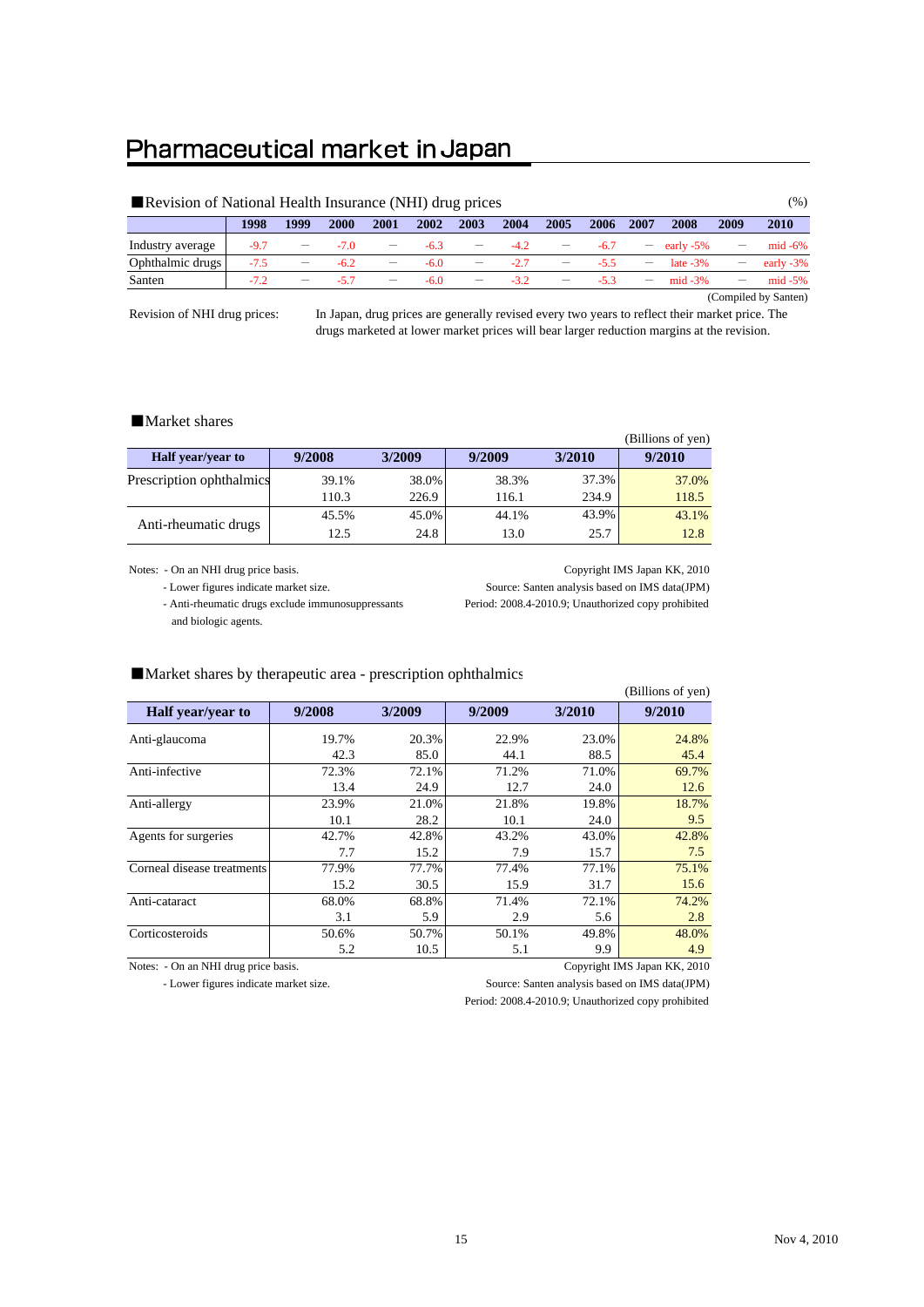## **Stock information**



| Stock price (Osaka Securities Exchange 1st market) |          |          |          |          |          |                                                                |          |          |          | (Yen and thousand shares) |                             |       |
|----------------------------------------------------|----------|----------|----------|----------|----------|----------------------------------------------------------------|----------|----------|----------|---------------------------|-----------------------------|-------|
|                                                    |          |          |          |          |          | Oct-09 Nov-09 Dec-09 Jan-10 Feb-10 Mar-10 Apr-10 May-10 Jun-10 |          |          |          |                           | <b>Jul-10 Aug-10 Sep-10</b> |       |
| Stock price:                                       |          |          |          |          |          |                                                                |          |          |          |                           |                             |       |
| End of month                                       | 3,120    | 2,925    | 2,980    | 2,841    | 2,855    | 2,806                                                          | 3,000    | 3,035    | 3,195    | 2,892                     | 3,010                       | 2,891 |
| Volume                                             | 4,392    | 7,992    | 6,079    | 7,731    | 5,387    | 5,161                                                          | 5,866    | 7,128    | 5,745    | 4,125                     | 4,372                       | 3,622 |
|                                                    |          |          |          |          |          | Stock price and volume                                         |          |          |          |                           |                             |       |
| 3300                                               |          |          |          |          |          |                                                                |          |          |          |                           |                             |       |
| 3100                                               |          |          |          |          |          |                                                                |          |          |          |                           |                             |       |
| 2900                                               |          |          |          |          |          |                                                                |          |          |          |                           |                             |       |
| 2700                                               |          |          |          |          |          |                                                                |          |          |          |                           |                             |       |
| 2500                                               |          |          |          |          |          |                                                                |          |          |          |                           |                             |       |
| 10,000                                             |          |          |          |          |          |                                                                |          |          |          |                           |                             |       |
| 5,000                                              |          |          |          |          |          |                                                                |          |          |          |                           |                             |       |
| $\mathbf{0}$                                       |          |          |          |          |          |                                                                |          |          |          |                           |                             |       |
| $Oct-09$                                           | $Nov-09$ | $Dec-09$ | $Jan-10$ | $Feb-10$ | $Mar-10$ | $Apr-10$                                                       | $May-10$ | $Jun-10$ | $Jul-10$ | $Aug-10$                  | $Sep-10$                    |       |

| <b>Major shareholders</b>                                |                 | As of September 30, 2010 |
|----------------------------------------------------------|-----------------|--------------------------|
| <b>Name</b>                                              | Number of       | Percentage of            |
|                                                          | shares held     | investment               |
|                                                          | Thousand shares | $\frac{0}{6}$            |
| Japan Trustee Service Bank, Ltd.                         | 12,598          | 14.5                     |
| Mita Sangyo Co., Ltd.                                    | 4.756           | 5.5                      |
| The Master Trust Bank of Japan, Ltd.                     | 4.434           | 5.1                      |
| State Street Bank and Trust Company 505223               | 3,201           | 3.7                      |
| Nippon Life Insurance Company                            | 3,013           | 3.5                      |
| Tokio Marine & Nichido Fire Insurance Co., Ltd.          | 2,668           | 3.1                      |
| Mellon Bank Treaty Clients Omnibus                       | 2,121           | 2.4                      |
| The Bank of Tokyo-Mitsubishi UFJ, Ltd.                   | 2,120           | 2.4                      |
| Trust & Custody Services Bank, Ltd.                      | 1,912           | 2.2                      |
| RBC Dexia Investor Servicestrust, London-lending account | 1,744           | 2.0                      |
|                                                          |                 |                          |

**Note**: Santen Pharmaceutical Co., Ltd has held the treasury stock (1,909 thousand shares), but it is excluded from the major shareholders.

### ■Major stock information

|                                                      |        |       |       | 3/2007 3/2008 3/2009 3/2010 9/2010      |       |
|------------------------------------------------------|--------|-------|-------|-----------------------------------------|-------|
| Issued shares (thousands)                            | 86.825 |       |       | 86,866 86,916 86,992 87,033             |       |
| Treasury stock (thousands)                           | 50     | 1.888 | 1.893 | 1.902                                   | 1.909 |
| Market Capitalization (million)                      |        |       |       | 262,928 197,573 232,961 238,763 246,092 |       |
| A purchased amount of money (millions of yen)        |        | 4.800 |       |                                         |       |
| The number of the purchased stocks (thousand shares) |        | 1.833 |       |                                         |       |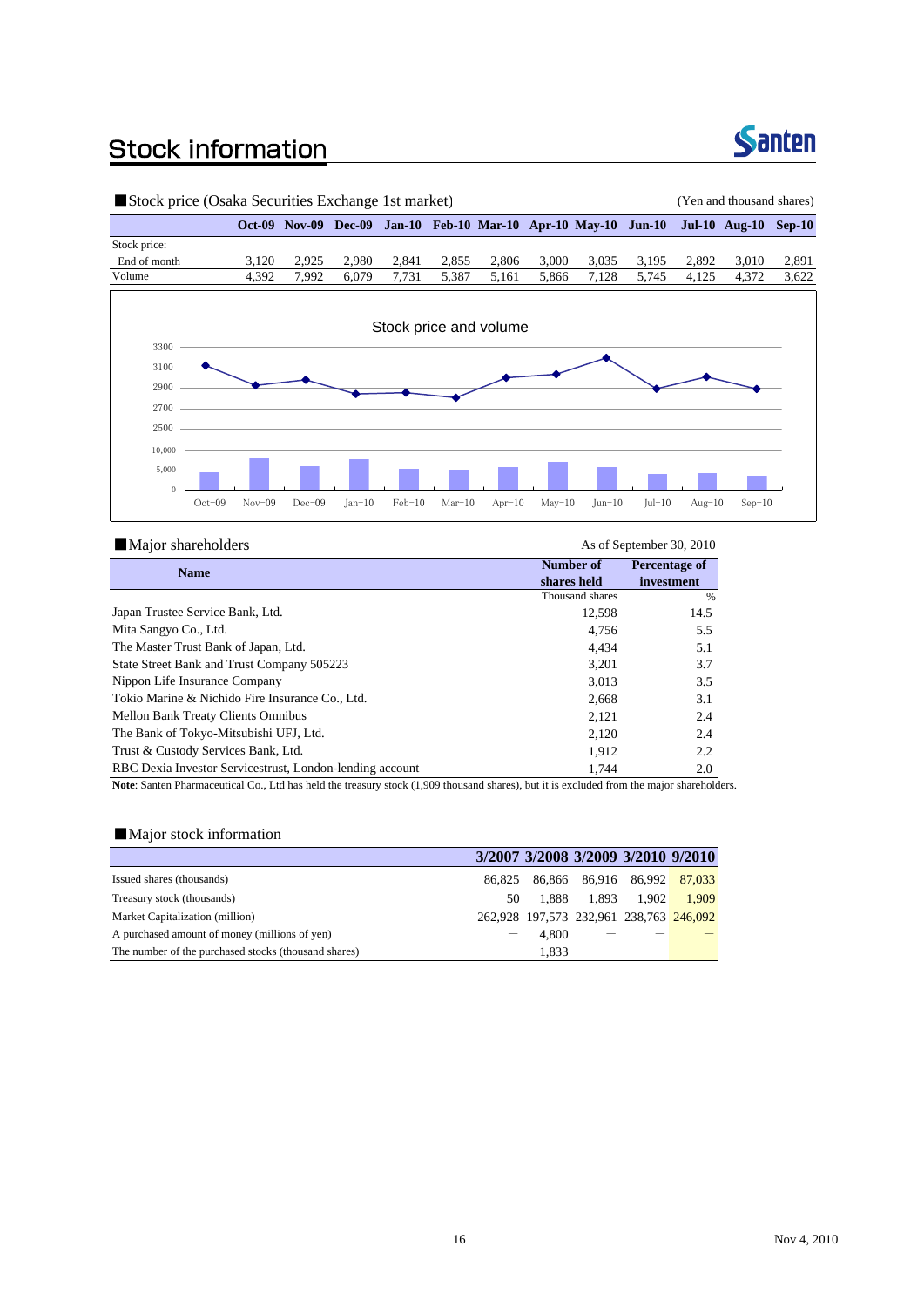### **Stock information**

#### ■Breakdown of shareholding by number of shares

| At half-year/year end        | 9/2008             |                         |                    | 3/2009                 |                    | 9/2009                 |                    | 3/2010                 |                    | 9/2010                       |  |
|------------------------------|--------------------|-------------------------|--------------------|------------------------|--------------------|------------------------|--------------------|------------------------|--------------------|------------------------------|--|
|                              | Thousand<br>shares | Propor-<br>tion $(\% )$ | Thousand<br>shares | Propor-<br>tion $(\%)$ | Thousand<br>shares | Propor-<br>tion $(\%)$ | Thousand<br>shares | Propor-<br>tion $(\%)$ | Thousand<br>shares | Propor-<br>$\frac{1}{2}$ (%) |  |
| Financial institutions       | 36,474             | 42.0                    | 36,226             | 41.6                   | 36,075             | 41.5                   | 32,693             | 37.6                   | 30,847             | 35.4                         |  |
| City & regional banks        | 4,873              | 5.6                     | 4,794              | 5.5                    | 4.697              | 5.4                    | 2,558              | 2.9                    | 2,443              | 2.8                          |  |
| Trust banks                  | 22.428             | 25.8                    | 23,714             | 27.3                   | 24,088             | 27.7                   | 22,466             | 25.8                   | 20.699             | 23.8                         |  |
| (concerned in trust works)   | 19,957             |                         | 21,167             |                        | 21,468             |                        | 19,948             |                        | 18,568             |                              |  |
| Life and non-life insurance  | 8.718              | 10.1                    | 7,254              | 8.3                    | 7.166              | 8.3                    | 7.022              | 8.1                    | 6,822              | 7.8                          |  |
| Other financial institutions | 455                | 0.5                     | 462                | 0.5                    | 121                | 0.1                    | 645                | 0.7                    | 881                | 1.0                          |  |
| Securities firms             | 924                | 1.1                     | 526                | 0.6                    | 345                | 0.4                    | 518                | 0.6                    | 409                | 0.5                          |  |
| Other institutions           | 13.003             | 14.9                    | 13,071             | 15.0                   | 13.403             | 15.4                   | 13,392             | 15.4                   | 13,399             | 15.4                         |  |
| Foreign investors            | 22.712             | 26.1                    | 23,679             | 27.3                   | 24,520             | 28.2                   | 27,553             | 31.7                   | 30,309             | 34.8                         |  |
| Individual investors         | 11.904             | 13.7                    | 11,516             | 13.3                   | 10.716             | 12.3                   | 10.931             | 12.6                   | 10,157             | 11.7                         |  |
| <b>Treasury Stock</b>        | 1,891              | 2.2                     | 1,893              | 2.2                    | 1,895              | 2.2                    | 1,902              | 2.2                    | 1,909              | 2.2                          |  |
| Total                        | 86,908             | 100.0                   | 86.916             | 100.0                  | 86,956             | 100.0                  | 86,992             | 100.0                  | 87.033             | 100.0                        |  |

#### ■Breakdown of shareholding by number of shareholders

| At half-year/year end        | 9/2008       |         |                         | 3/2009  |                         | 9/2009  |                         | 3/2010  |                       | 9/2010      |  |
|------------------------------|--------------|---------|-------------------------|---------|-------------------------|---------|-------------------------|---------|-----------------------|-------------|--|
|                              | Number of    | Propor- | Number of               | Propor- | Number of               | Propor- | Number of               | Propor- | Number of             | Propor-     |  |
|                              | shareholders |         | tion $(%)$ shareholders |         | tion $(%)$ shareholders |         | tion $(%)$ shareholders |         | tion (%) shareholders | tion $(\%)$ |  |
| Financial institutions       | 87           | 0.7     | 81                      | 0.7     | 84                      | 0.8     | 81                      | 0.7     | 75                    | 0.8         |  |
| City & regional banks        | 11           | 0.1     | 11                      | 0.1     | 8                       | 0.1     | 8                       | 0.1     | $\overline{7}$        | 0.1         |  |
| Trust banks                  | 29           | 0.2     | 26                      | 0.2     | 32                      | 0.3     | 29                      | 0.2     | 28                    | 0.3         |  |
| Life and non-life insurance  | 34           | 0.3     | 33                      | 0.3     | 36                      | 0.3     | 34                      | 0.3     | 31                    | 0.3         |  |
| Other financial institutions | 13           | 0.1     | 11                      | 0.1     | 8                       | 0.1     | 10                      | 0.1     | 9                     | 0.1         |  |
| Securities firms             | 34           | 0.3     | 36                      | 0.3     | 33                      | 0.3     | 41                      | 0.4     | 33                    | 0.4         |  |
| Other institutions           | 137          | 1.2     | 137                     | 1.2     | 134                     | 1.4     | 127                     | 1.2     | 124                   | 1.3         |  |
| Foreign investors            | 285          | 2.5     | 355                     | 3.2     | 382                     | 3.8     | 366                     | 3.4     | 354                   | 3.8         |  |
| Individual investors         | 10.946       | 95.3    | 10,570                  | 94.6    | 9,370                   | 93.7    | 10,296                  | 94.4    | 8,738                 | 93.7        |  |
| Treasury stock               |              | 0.0     |                         | 0.0     |                         | 0.0     |                         | 0.0     |                       | 0.0         |  |
| Total                        | 11.490       | 100.0   | 11.180                  | 100.0   | 10.004                  | 100.0   | 10.912                  | 100.0   | 9,325                 | 100.0       |  |



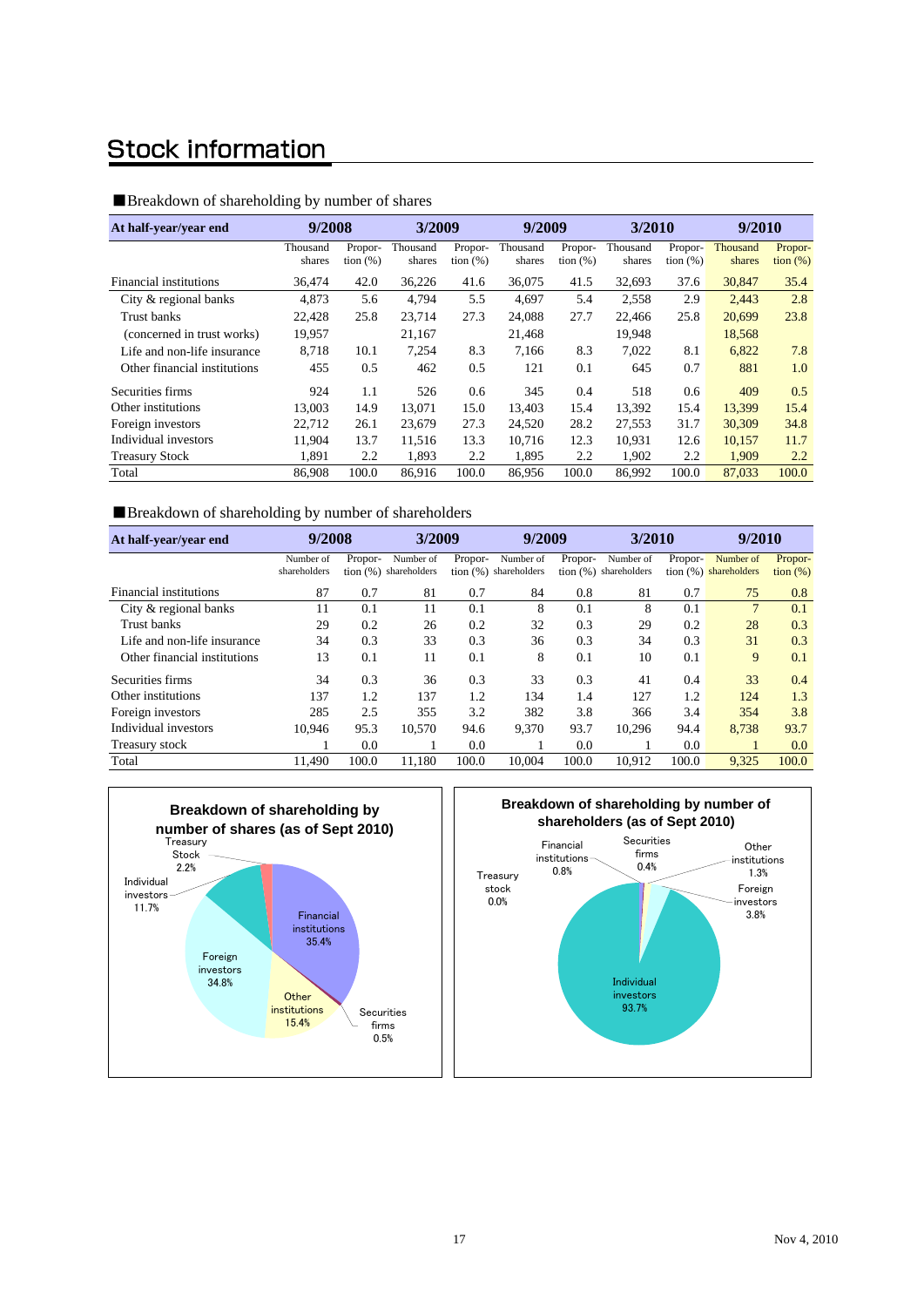# **Consolidated subsidiaries**



### 【Domestic】

| Claire Co., Ltd. |                                              |                 |                |              |      |
|------------------|----------------------------------------------|-----------------|----------------|--------------|------|
| Main business    | Cleaning of antidust and sterilized clothing |                 |                |              |      |
| Location         | Shiga, Japan                                 | Paid-in capital | 90 million ven | Equity owned | 100% |

### 【Overseas】

| Santen Holdings U.S. Inc. |                                                                        |                 |                      |              |       |  |  |  |  |
|---------------------------|------------------------------------------------------------------------|-----------------|----------------------|--------------|-------|--|--|--|--|
| <b>Main business</b>      | Holding company for North American businesses and business development |                 |                      |              |       |  |  |  |  |
| Location                  | California, U.S.A.                                                     | Paid-in capital | 24.784 thousand US\$ | Equity owned | 100\% |  |  |  |  |
|                           |                                                                        |                 |                      |              |       |  |  |  |  |
| Conton                    |                                                                        |                 |                      |              |       |  |  |  |  |

| <b>Santen Inc.</b>   |                                         |                 |                     |              |           |
|----------------------|-----------------------------------------|-----------------|---------------------|--------------|-----------|
| <b>Main business</b> | Clinical development of pharmaceuticals |                 |                     |              |           |
| Location             | California. U.S.A.                      | Paid-in capital | 8.765 thousand US\$ | Equity owned | $100\% *$ |

| Advanced Vision Science, Inc. |                                                                       |                 |                  |              |           |  |  |
|-------------------------------|-----------------------------------------------------------------------|-----------------|------------------|--------------|-----------|--|--|
| Main business                 | Research and development, production and marketing of medical devices |                 |                  |              |           |  |  |
| Location                      | California, U.S.A.                                                    | Paid-in capital | 10 thousand US\$ | Equity owned | $100\%$ * |  |  |

| Phacor Inc.   |                    |                 |                  |              |           |  |
|---------------|--------------------|-----------------|------------------|--------------|-----------|--|
| Main business |                    |                 |                  |              |           |  |
| Location      | California, U.S.A. | Paid-in capital | 10 thousand US\$ | Equity owned | $100\% *$ |  |
|               |                    |                 |                  |              |           |  |

| Santen Oy     |                                                          |                 |                       |              |      |  |  |  |
|---------------|----------------------------------------------------------|-----------------|-----------------------|--------------|------|--|--|--|
| Main business | Development, production and marketing of pharmaceuticals |                 |                       |              |      |  |  |  |
| Location      | Tampere, Finland                                         | Paid-in capital | 20,000 thousand euros | Equity owned | 100% |  |  |  |

| SantenPharma AB                                                                                 |                                      |  |  |  |  |  |  |
|-------------------------------------------------------------------------------------------------|--------------------------------------|--|--|--|--|--|--|
| <b>Main business</b>                                                                            | Marketing support of pharmaceuticals |  |  |  |  |  |  |
| 100%<br>Location<br>500 thousand S.KR<br>Paid-in capital<br> Stockholm. Sweden <br>Equity owned |                                      |  |  |  |  |  |  |

| Santen GmbH          |                                                       |                 |                   |              |      |
|----------------------|-------------------------------------------------------|-----------------|-------------------|--------------|------|
| <b>Main business</b> | Marketing of pharmaceuticals and business development |                 |                   |              |      |
| Location             | Germaring, Germany                                    | Paid-in capital | 25 thousand euros | Equity owned | 100% |

| Santen Pharmaceutical (China) Co., Ltd.                                                   |                                                          |  |  |  |  |  |  |
|-------------------------------------------------------------------------------------------|----------------------------------------------------------|--|--|--|--|--|--|
| <b>Main business</b>                                                                      | Development, production and marketing of pharmaceuticals |  |  |  |  |  |  |
| Location<br>100%<br>3.300 million yen<br>Paid-in capital<br>Suzhou, China<br>Equity owned |                                                          |  |  |  |  |  |  |

| Taiwan Santen Pharmaceutical Co., Ltd. |                                                                                           |  |  |  |  |  |  |
|----------------------------------------|-------------------------------------------------------------------------------------------|--|--|--|--|--|--|
| Main business                          | Import and marketing of pharmaceuticals                                                   |  |  |  |  |  |  |
| Location                               | 100%<br>Taipei, Taiwan<br>Paid-in capital   42,000 thousand Taiwan dollars   Equity owned |  |  |  |  |  |  |

| Santen Pharmaceutical Korea, Co., Ltd.                                                           |                                         |  |  |  |  |  |  |
|--------------------------------------------------------------------------------------------------|-----------------------------------------|--|--|--|--|--|--|
| <b>Main business</b>                                                                             | Import and marketing of pharmaceuticals |  |  |  |  |  |  |
| Location<br>100%<br> Seoul. Korea<br>Paid-in capital<br>$1.500.000$ thousand won<br>Equity owned |                                         |  |  |  |  |  |  |

\* Indirect investment through Santen Holdings U.S. Inc.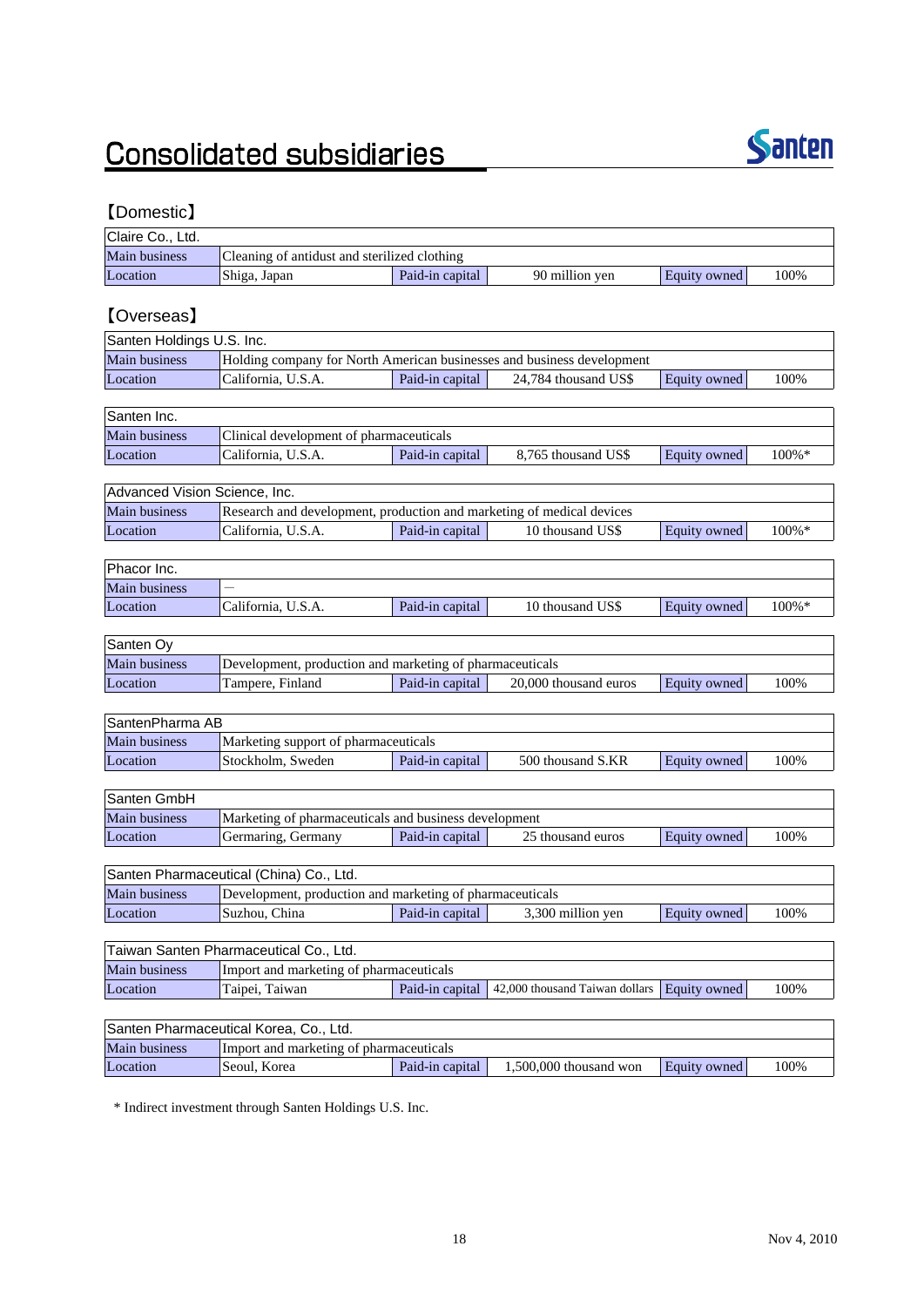### **News releases during April 2010-Sepmtember 2010**

For details, please refer to our Web site (http://www.santen.com).

#### **2010**

#### **16-Apr Santen Announces Approval of DIQUAS for Dry Eye Treatment in Japan**

Santen announced that the Japanese Ministry of Health, Labour and Welfare granted approval for its new dry eye treatment drug, DIQUAS Ophthalmic Solution 3% (generic name: diquafosol sodium) on April 16, 2010. Diquafosol was licensed for certain ophthalmic uses from Inspire Pharmaceuticals, Inc. (U.S.) and DIQUAS Ophthalmic Solution 3% was developed by Santen as a treatment for dry eye.

#### **16-Apr MHLW Grants Approval for COSOPT Combination Ophthalmic Solution for Glaucoma and Ocular Hypertension Treatmemt**

Santen announced that Banyu Pharmaceutical Co., Ltd. has obtained manufacturing and marketing approval for its glaucoma and ocular hypertension treatment drug COSOPT Combination Ophthalmic Solution (generic name: dorzolamide hydrochloride-timolol maleate). COSOPT Combination Ophthalmic Solution is a combination ophthalmic solution which contains TRUSOPT Ophthalmic Solution 1% (Generic name: dorzolamide hydrochloride), a carbonic anhydrase inhibitor (CAI) and TIMOPTOL Ophthalmic Solution 0.5% (generic name: timolol maleate), a beta-adrenergic receptor blocking agent. Santen and Banyu have entered into a co-promotion agreement earlier this year.

#### **30-Apr Clinical Data, Inc. Licenses Adenosine A2A Agonist to Santen for Development of Ophthalmic Treatments**

Clinical Data, Inc.(U.S.) and Santen announced that Santen has exercised its option to license Clinical Data's highly selective adenosine  $A_{2A}$  agonist compound, ATL313, for the development of topical treatments for certain ophthalmic diseases, including glaucoma on April 28th, 2010. ATL313, a promising late-stage preclinical compound, has shown significant pharmacological effects in vivo and has been nominated as a clinical candidate.

#### **6-May Santen Launches Glaucoma and Intraocular Hypertension Treatment TAFLOTAN in Korea**

Santen announced that Santen Pharmaceutical Korea Co., Ltd., its wholly owned subsidiary in Korea, has launched TAFLOTAN Ophthalmic Solution 0.0015%, an open angle glaucoma and ocular hypertension treatment.

#### **11-May Renewal of The Countermeasures to Large-Scale Purchases of The Corporation'S Shares (Takeover Defense Measures)**

Santen's Board of Directors on May 11, 2010 determined to partially revise the countermeasures to large-scale purchases of the Corporation's shares (takeover defense measures) that was introduced subject to the resolution at the meeting of the Board of Directors held on May 8, 2007 and the resolution at the annual general meeting of shareholders held on June 26, 2007 and to introduce a renewed plan. The Renewal was approved by the shareholders at the 98th Annual General Meeting.

#### **11-May Santen to Issue Stock Acquisition Rights to the Directors for the Purpose of Granting Stock Options**

#### **Santen to Issue Stock Acquisition Rights to the Corporate Officers for the Purpose of Granting Stock Options**

Santen's Board of Directors on May 11, 2010 adopted a resolution to issue rights to subscribe for new shares as stock options without consideration to Santen directors and corporate officers. The resolution was approved at the 98th Annual General Meeting.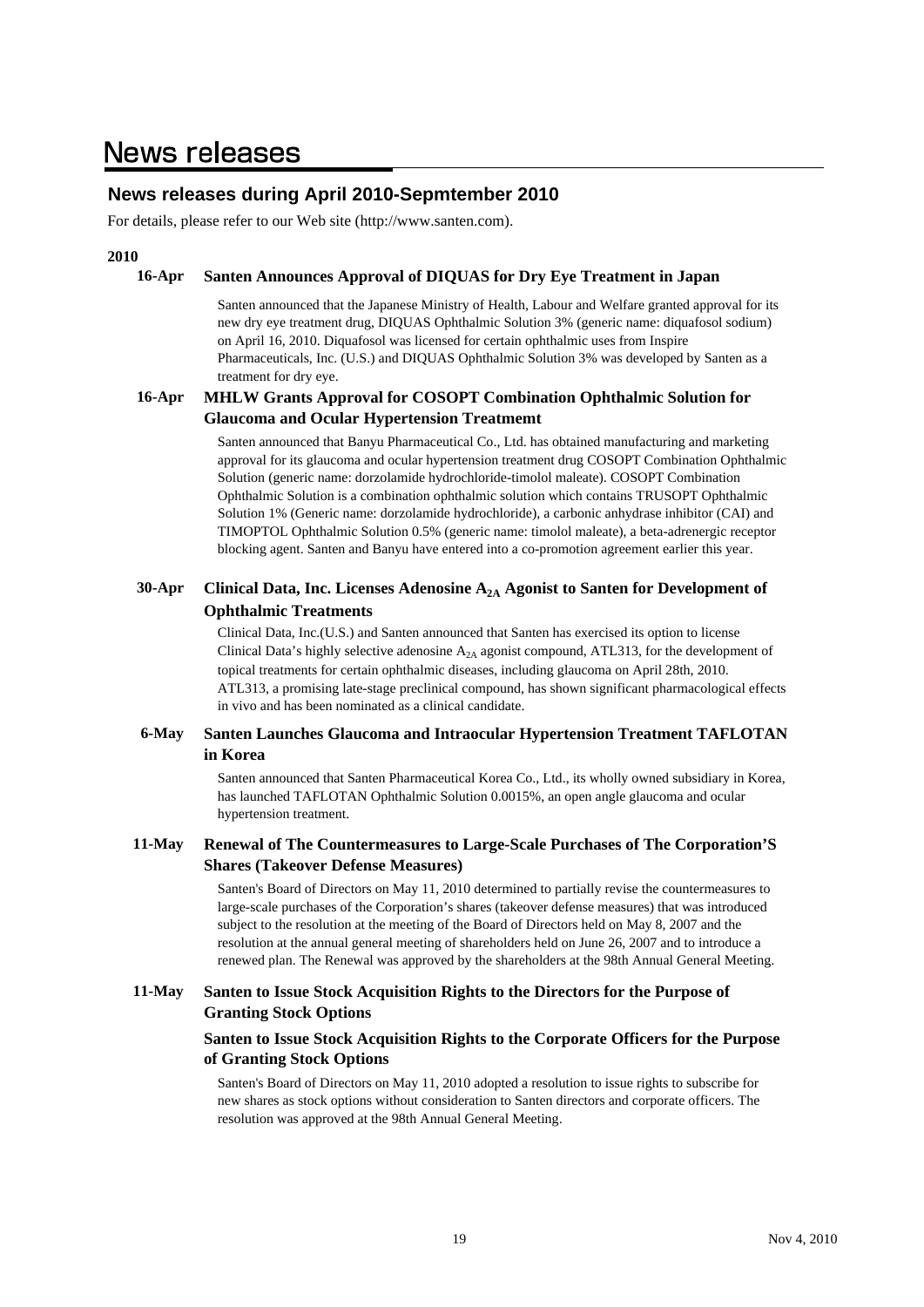

#### **2010**

#### **11-Jun Banyu and Santen Launch COSOPT Combination Ophthalmic Solution for Glaucoma and Ocular Hypertension Treatmemt**

Santen and Banyu Pharmaceutical Co., Ltd. announced today that they have launched the glaucoma and ocular hypertension treatment drug COSOPT Combination Ophthalmic Solution (generic name: dorzolamide hydrochloride-timolol maleate), following its listing in the National Health Insurance Price list.

#### **28-Sep Reorganization of Manufacturing Function and Transfer of Osaka Plant**

Santen announced that it will transfer production and supply chain management functions from the Osaka plant to the Shiga plant area.The aim is to reorganize the manufacturing function to strengthen Santen's global product supply capability.